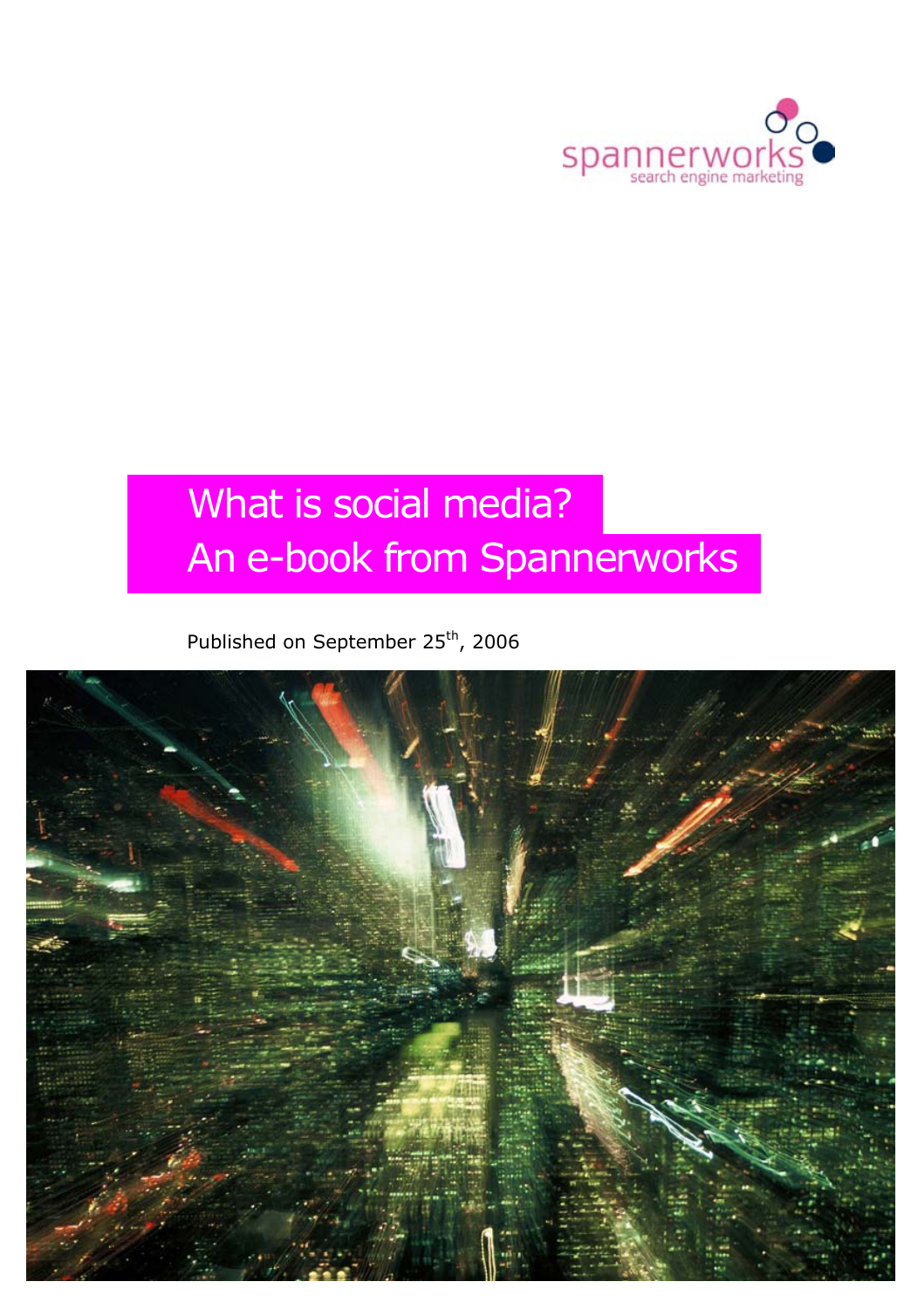

# **Contents**

| The new means of production and distribution  8 |  |
|-------------------------------------------------|--|
|                                                 |  |
|                                                 |  |
|                                                 |  |
|                                                 |  |
|                                                 |  |
|                                                 |  |
|                                                 |  |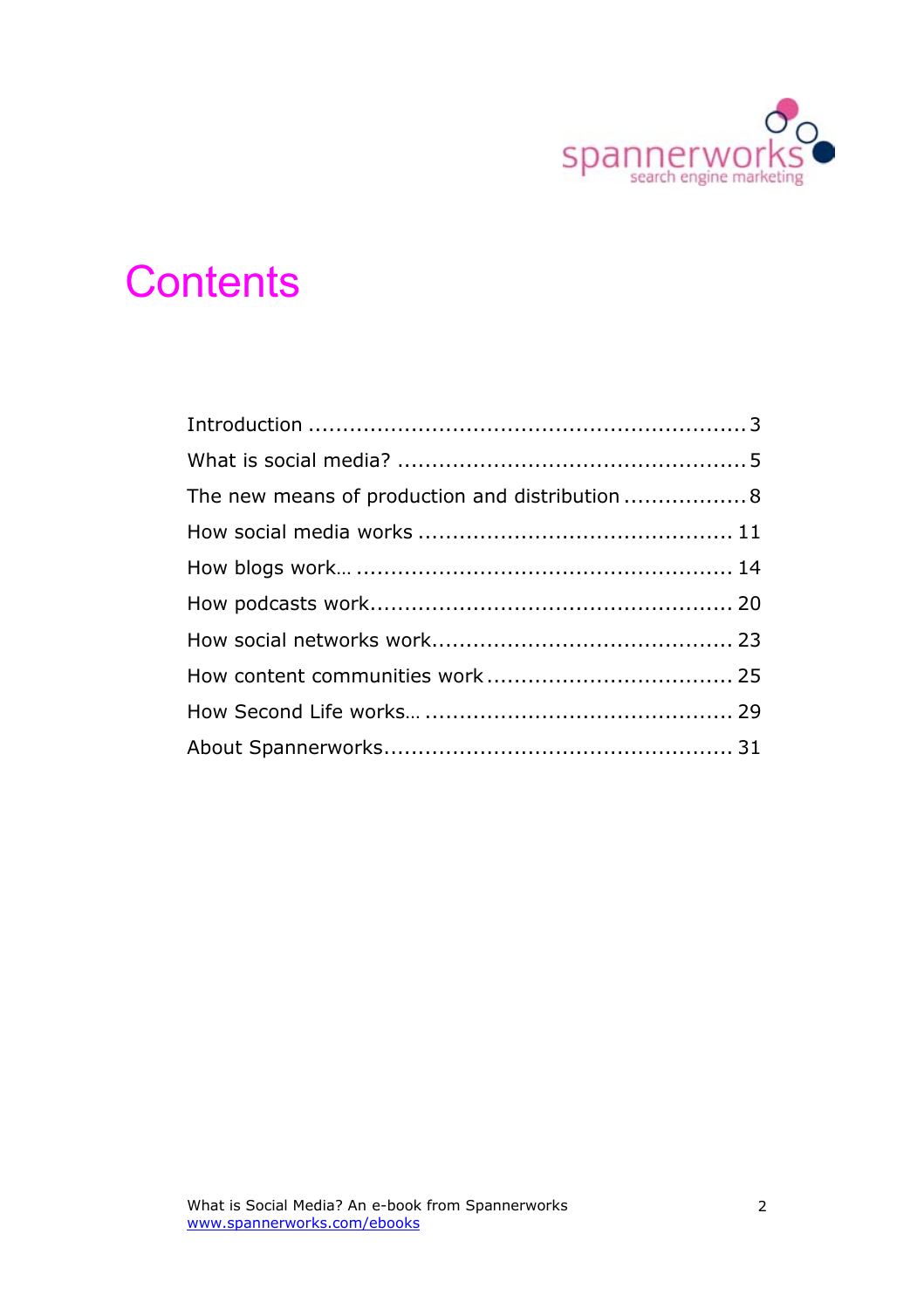'Social Computing is not a fad. Nor is it something that will pass you or your company by. Gradually, Social Computing will impact almost every role, at every kind of company, in all parts of the world.'

**Forrester Research, [Social Computing -](http://www.forrester.com/Research/Document/Excerpt/0,7211,38772,00.html) How Networks** Erode Institutional Power, And What to Do About It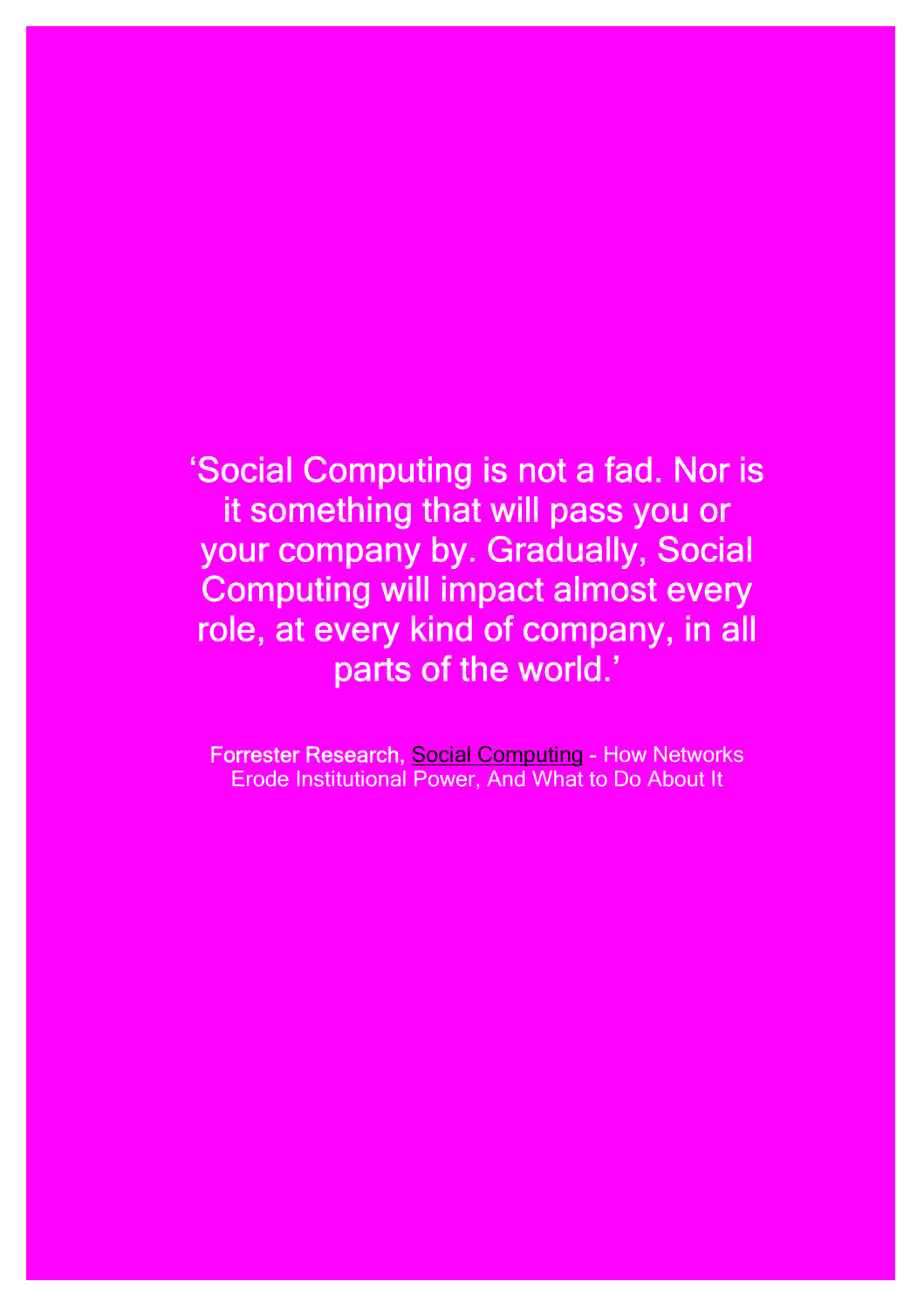

## **Introduction**

Thanks for downloading this e-book. We've written this as a short, sweet summary of the phenomenon called social media. It's an unashamedly straightforward work, intended to give you a brief overview of the story so far in social media, maybe fill in a few gaps and act as a reference guide for you.

It's intended for anyone really, but will be most useful to people working in media, marketing and communications.

This is the first edition of *What is social media?* Things move fast in this world, so we expect this e-Book to need updating every now and again. Check [www.spannerworks.com/ebooks](http://www.spannerworks.com/ebooks) for the latest edition.

### **So how big a deal is social media?**

Well very big indeed, if we are just going to look at the numbers. When this eBook was written (September 2006) there were:

More than 50 million blogs being tracked by [Technorati](http://technorati.com), a specialist blog search engine. According to the same company, the number of blogs it tracks have doubled at least every six months for the past few years

100 million videos a day are being downloaded from video sharing website, YouTube

There are 107 million members of social network website MySpace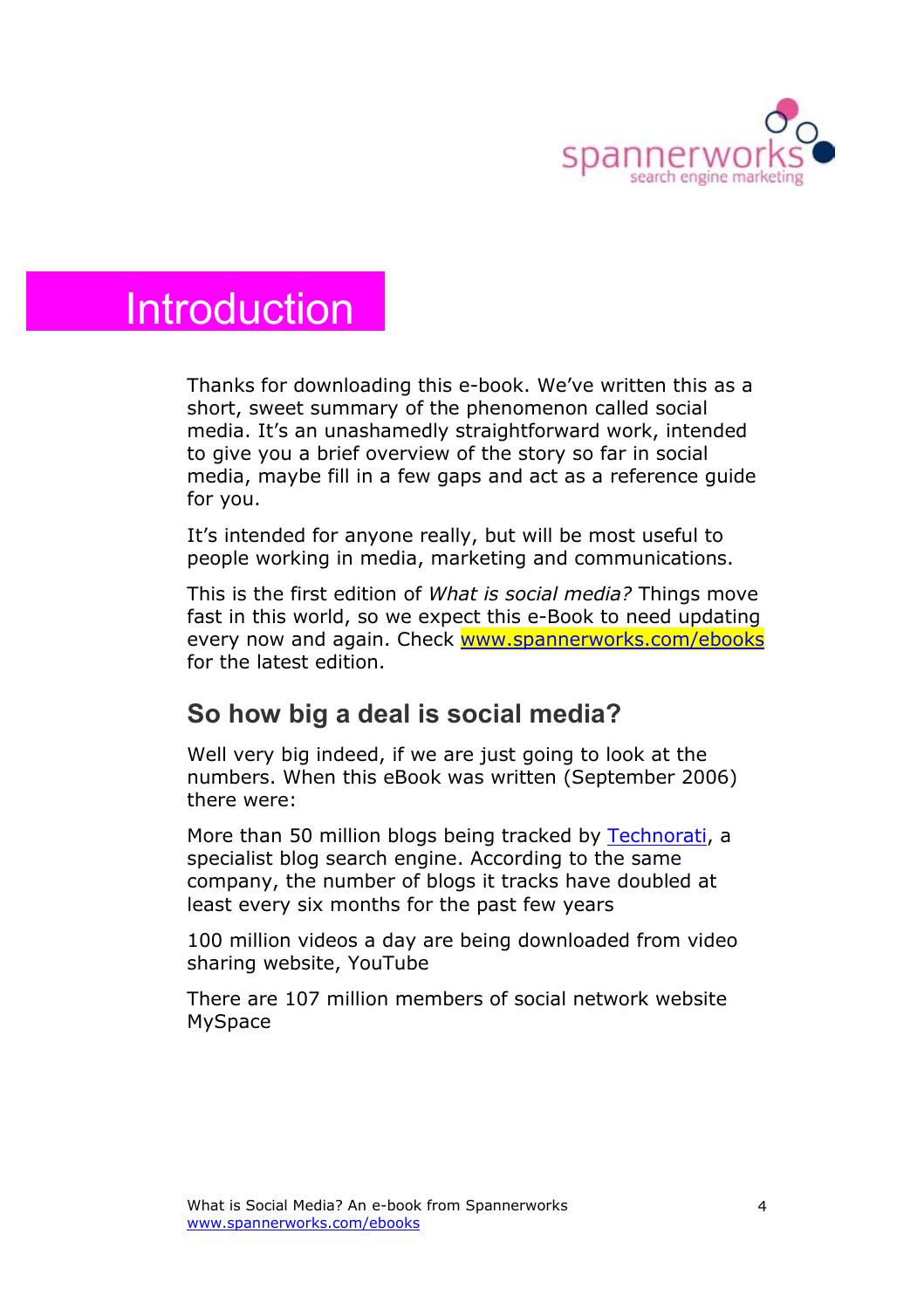

# What is social media?

OK, let's start with a working definition and go from there.

Social media is best understood as a group of new kinds of online media which share most or all of the following characteristics:

**Participation:** social media encourages contributions and feedback from everyone who is interested. It blurs the line between the concept of media and audience.

**Openness:** most social media services are open to feedback and participation. They encourage voting, feedback, comments and sharing of information. There are rarely any barriers to accessing and making use of content – password protected content is frowned on.

**Conversation:** whereas traditional media is about "broadcast", content transmitted or distributed to an audience, social media is better seen as conversational, twoway.

**Community:** social media allows communities to form quickly and communicate effectively around common interests – be that a love of photography, a political issue or a favourite TV show.

**Connectedness:** Most kinds of social media thrive on their connectedness, via links and combining different kinds of media in one place.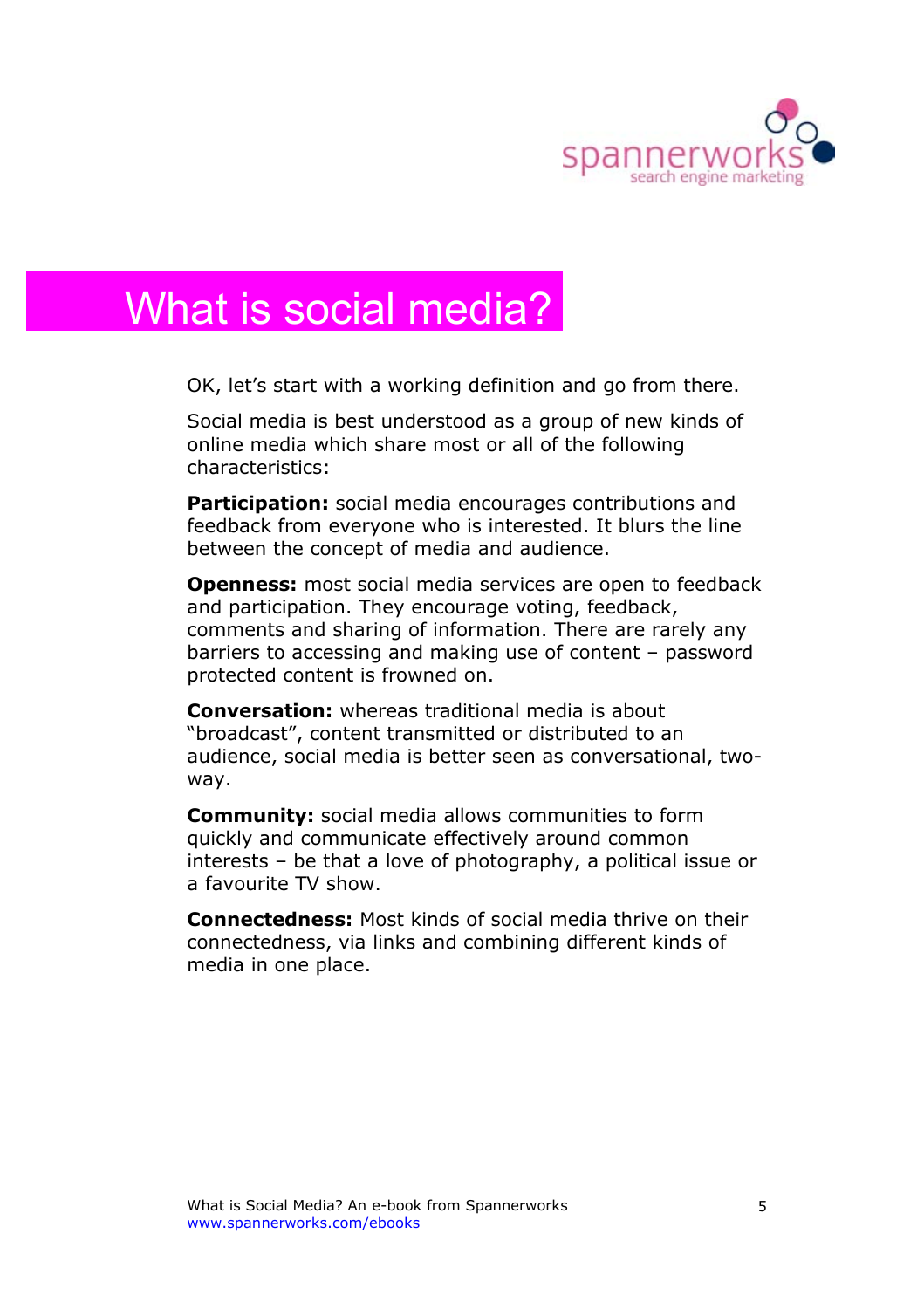

### **Basic types of social media**

At this time, I think that there are basically five kinds of social media. Note though that innovation and change are rife in social media.

The most common kinds of social media are [blogs,](http://en.wikipedia.org/wiki/Blogs) social networks, content communities (sometimes called [folksonomies\)](http://en.wikipedia.org/wiki/Folksonomy), wikis and [podcasts.](http://en.wikipedia.org/wiki/Podcast) You may have heard of many of these, and we'll go into a little more depth on these later, but here are some one line descriptions to be going on with:

**Blogs:** perhaps, the best known form of social media, blogs are online journals, with entries appearing with the most recent first.

**Social networks:** these websites allow people to build personal websites and then connect with friends to share content and communication. The best known example of a social network is MySpace, which has over 107 million members.

**Content communities:** communities which organise and share particular kinds of content. The most popular kinds of content communities tend to be around photos ([Flickr\)](http://flickr.com), bookmarked links [\(del.icio.us\)](http://del.icio.us) and videos [\(YouTube\)](http://youtube.com).

**Wikis:** these websites allow people to add content to or edit the information on them, acting as a communal document or database. The best-known wiki is the online encyclopedia which has over 1.3 million articles published in English alone.

**Podcasts:** audio and video files that are available by subscription through services like [Apple iTunes](http://www.apple.com/itunes/).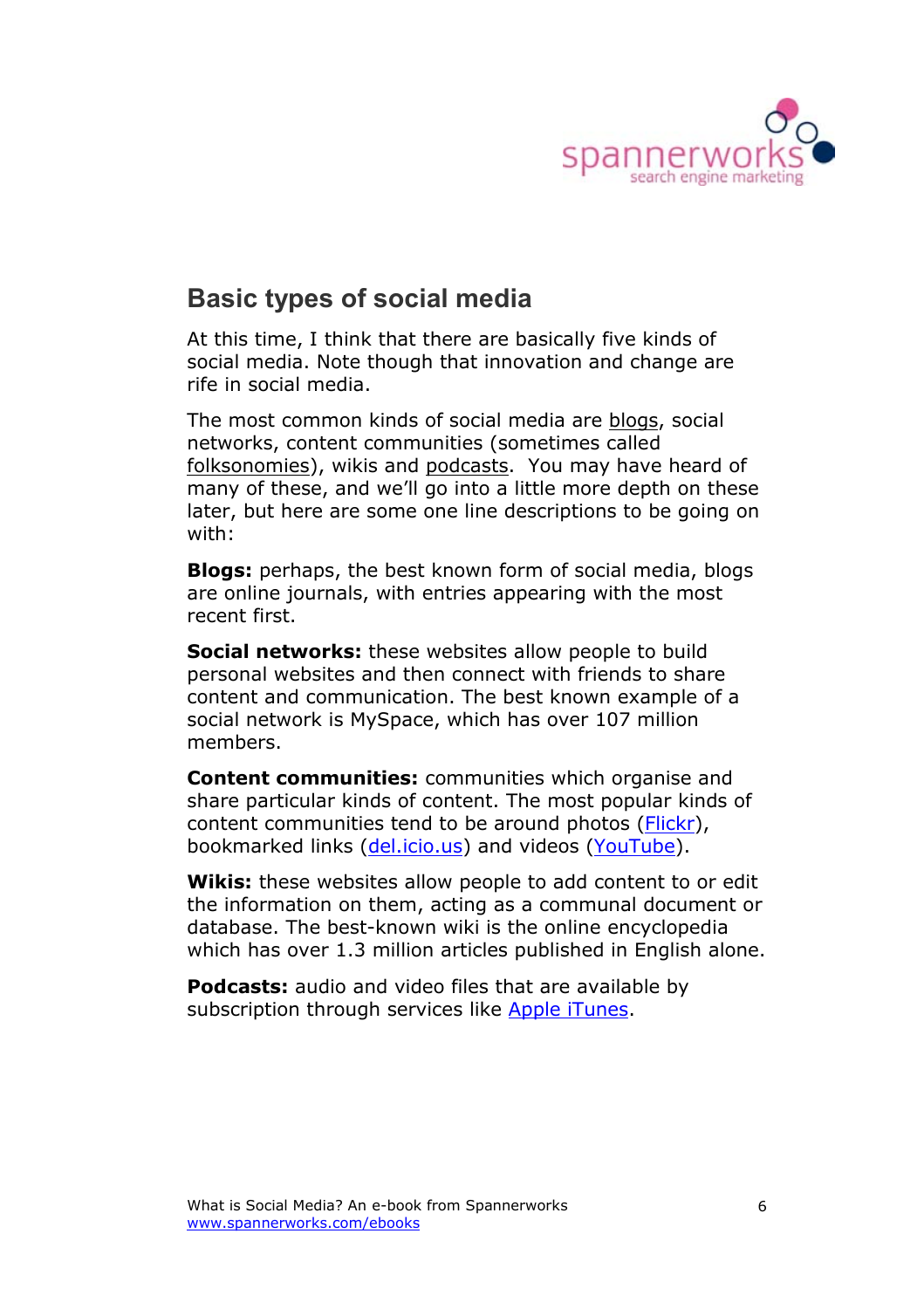

### **Back to the future**

If you think that there's something oddly familiar about descriptions of social media, it may be that you recall some of the discussions about what the web would become in the 1990s. And many of its manifestations are very close to the idealistic imaginings from that time.

Another good way to think about social media is that all of this is actually just about being human beings. Sharing ideas, cooperating and collaborating to create art, thinking and commerce, vigorous debate and discourse, finding people who might be good friends, allies and lovers – it's what our species has built several civilisations on. That's why it is spreading so quickly, not because it's great shiny, whizzy new technology, but because it lets us be ourselves, only more so…

And it is in the "more so" that the power of this revolution lies. People can find information, inspiration, like-minded people, communities and collaborators faster than ever before. New ideas, services, business models and technologies emerge and evolve at dizzying speed in social media.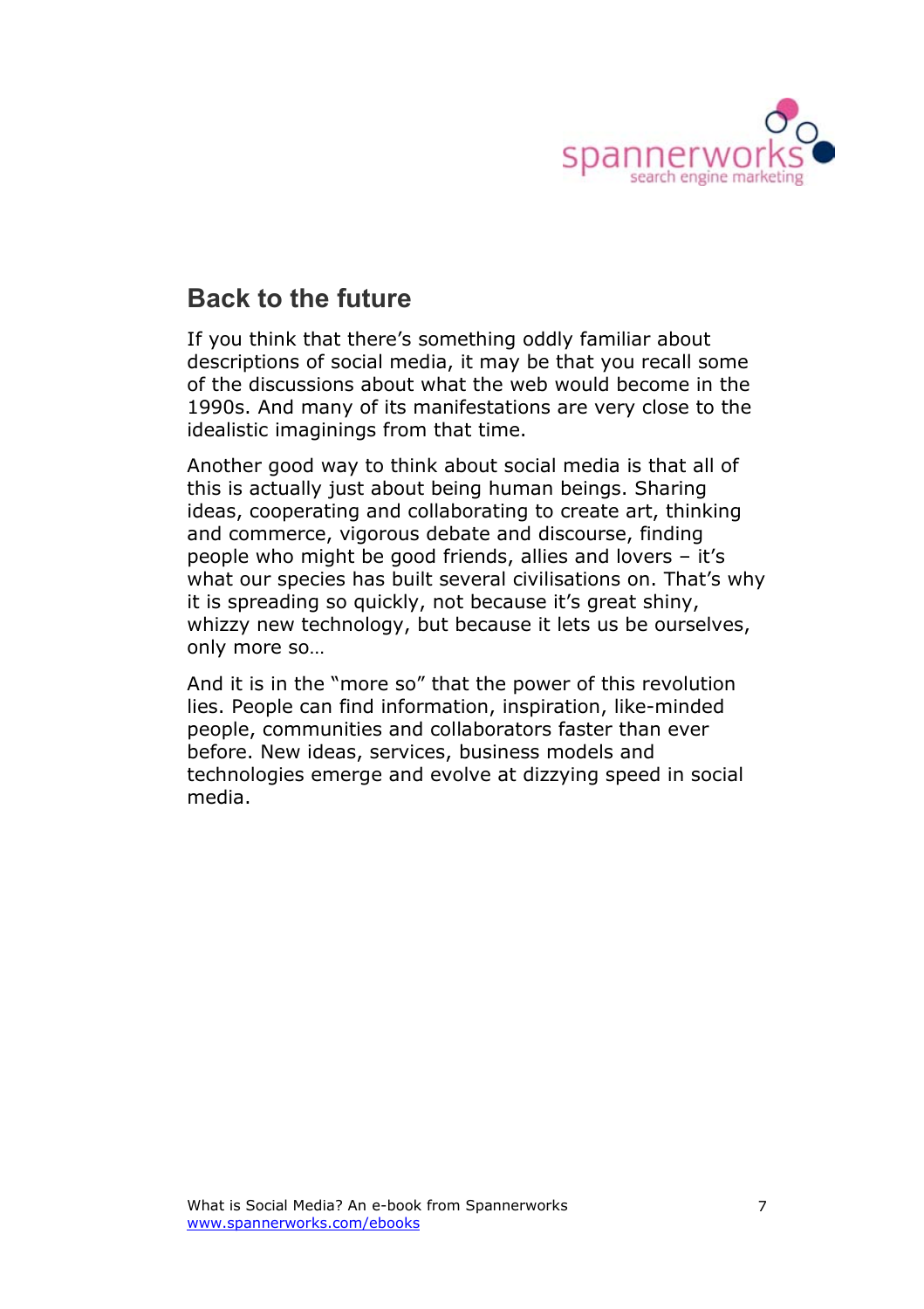

# The new means of production and distribution…

### **Media production**

More useful than asking "Are blogs a fad?" or "How much of this is hype?" is to look at the fundamentals that are behind the phenomenal growth of social media.

The big thing that has changed in media is the ability of almost anyone to produce and distribute content.

It used to be that the ability to create content and distribute it to an audience was limited to individuals and organisations that owned production facilities and infrastructure to do so. In other words: the media.

If you were in the video creation and distribution business you were called a TV station and employed thousands of highly skilled individuals to write, film, edit and broadcast your content down a relatively small number of channels to the public. If you were a newspaper, similarly, you hired a team of reporters and editors, designers, typesetters, printers, delivery men and had deals with a network of newsagents for them to sell your product to your audience.

With the advent of digital technology and the internet it became a lot easier for people to create their own content, be it images, words, video or audio. But even five years ago, it was still beyond most people's technical skills to create and maintain their own website.

Today, the ever-lower costs of computers, digital cameras and high-speed internet access, combined with free or lowcost, easy to use editing software means that within minutes of deciding to do so anyone can have a live blog website up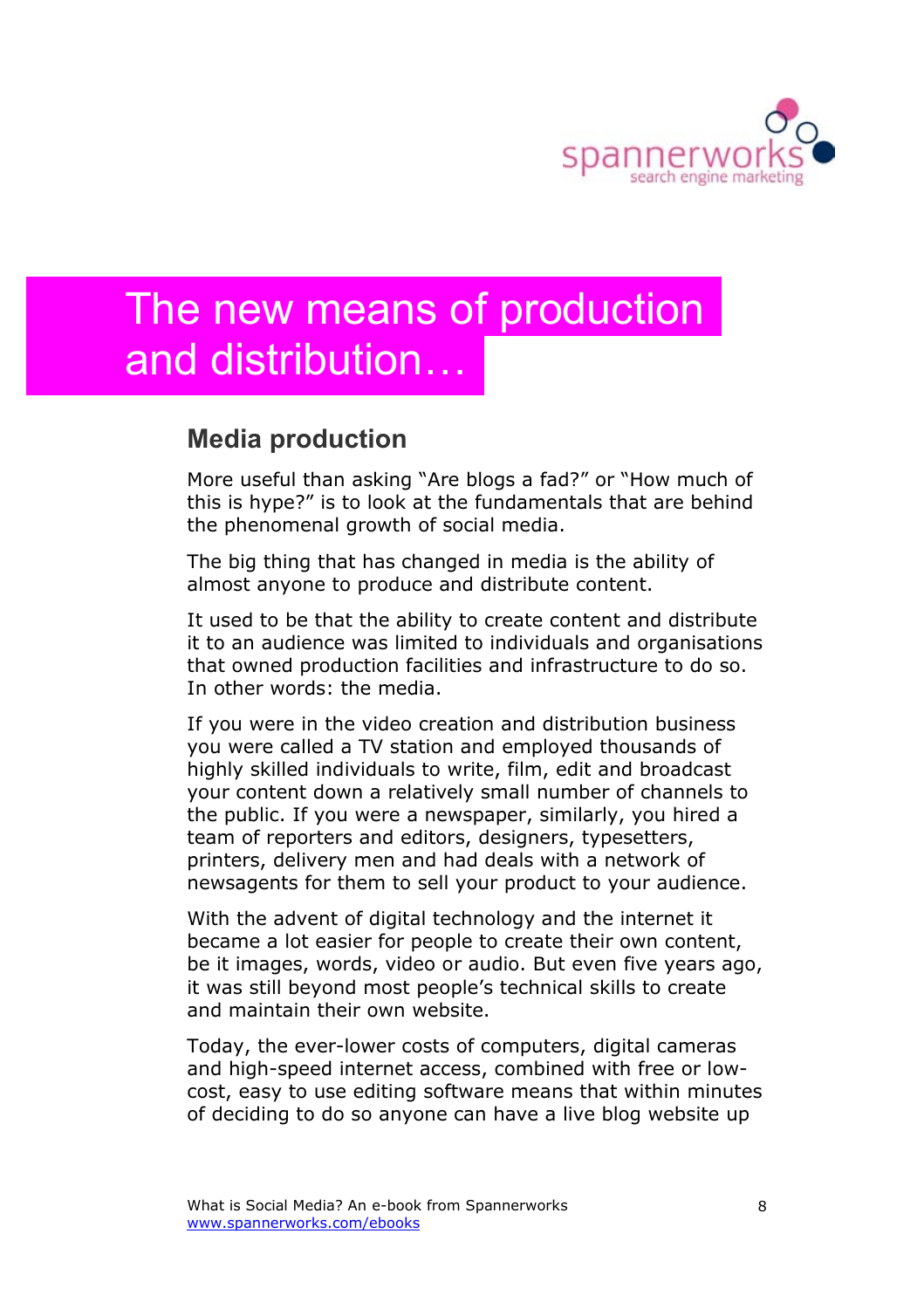

and running, that with a little reading and fiddling they can upload video or sound to it.

### **Distribution**

Production, obviously, is only half of the story. What good is it unless you can get your content to people? Take blogs for instance. People have a limited amount of time to check websites regularly – it's unlikely that many people at all are going to be bothered to check more than a couple of blogs every day, if that.

The innovation that has increased the reach of blogs, podcasts and has given terrific impetus to social media's evolution is a technology called RSS (which stands for Really Simple Syndication) which allows people to subscribe to a blog or website.

What RSS does is notify a "newsreader" or your personal homepage (on Google, Microsoft Live etc.) that there is new content available and sends it the text and images. You can read these in your newsreader without having to visit the website itself.

The importance of RSS, then, is that it allows blogs and other social media to build or become part of communities. They may often be small communities, but they are very focussed.

The other distribution that is sometimes neglected in any discussion of social media is search engines. Because blogs are very connected, the more established ones can become an authority on a niche topic in the eyes of Google.

If, say, you have been blogging about the cats for a good few months and your posts have attracted links from other blogs then a story about new government legislation on pet ownership on your blog may earn similar ranking for searches on that subject as the local newspaper or even national media in the eyes of search engines.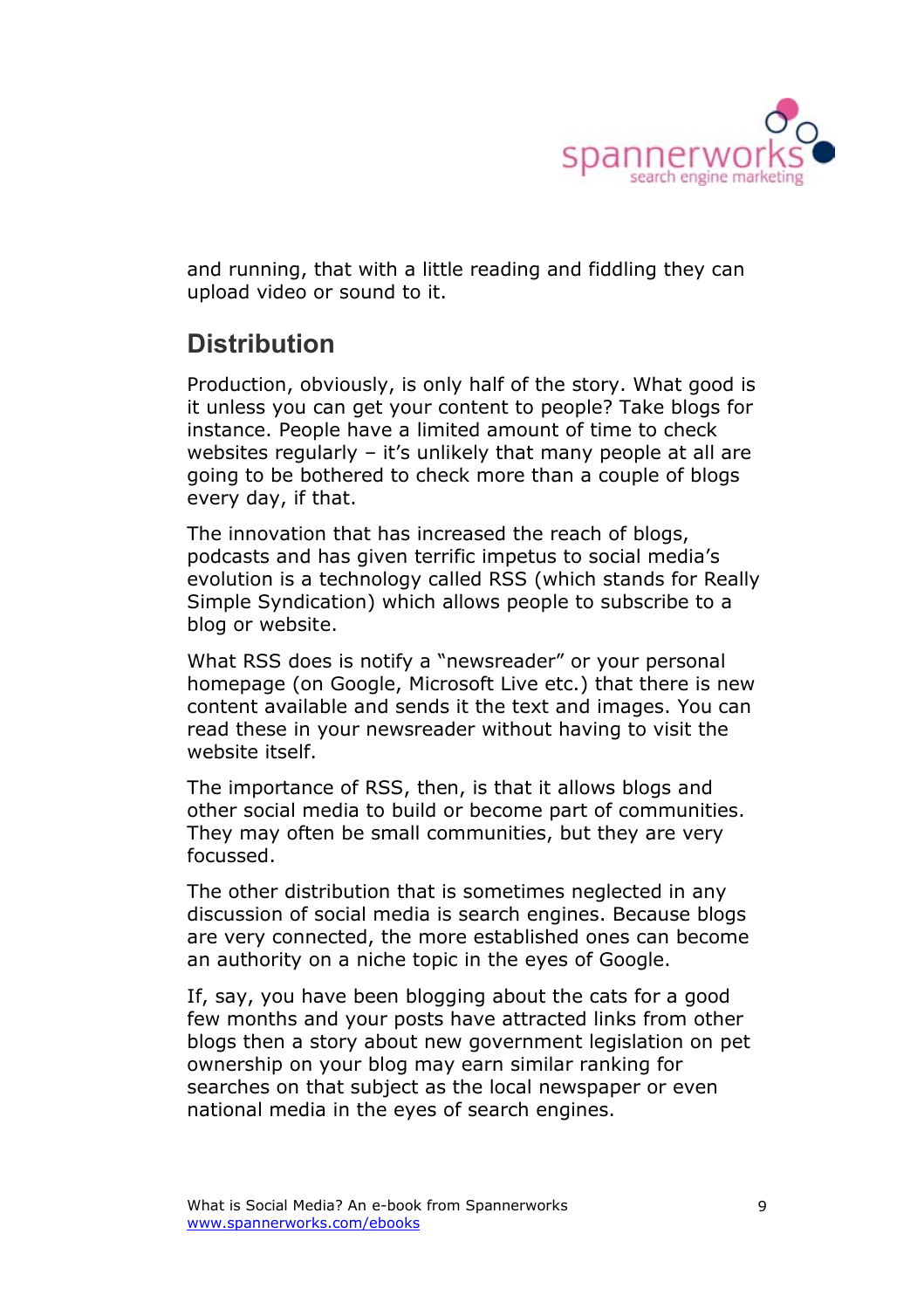'It is difficult, indeed dangerous, to underestimate the huge changes this revolution will bring or the power of developing technologies to build and destroy - not just companies but whole countries.'

Rupert Murdoch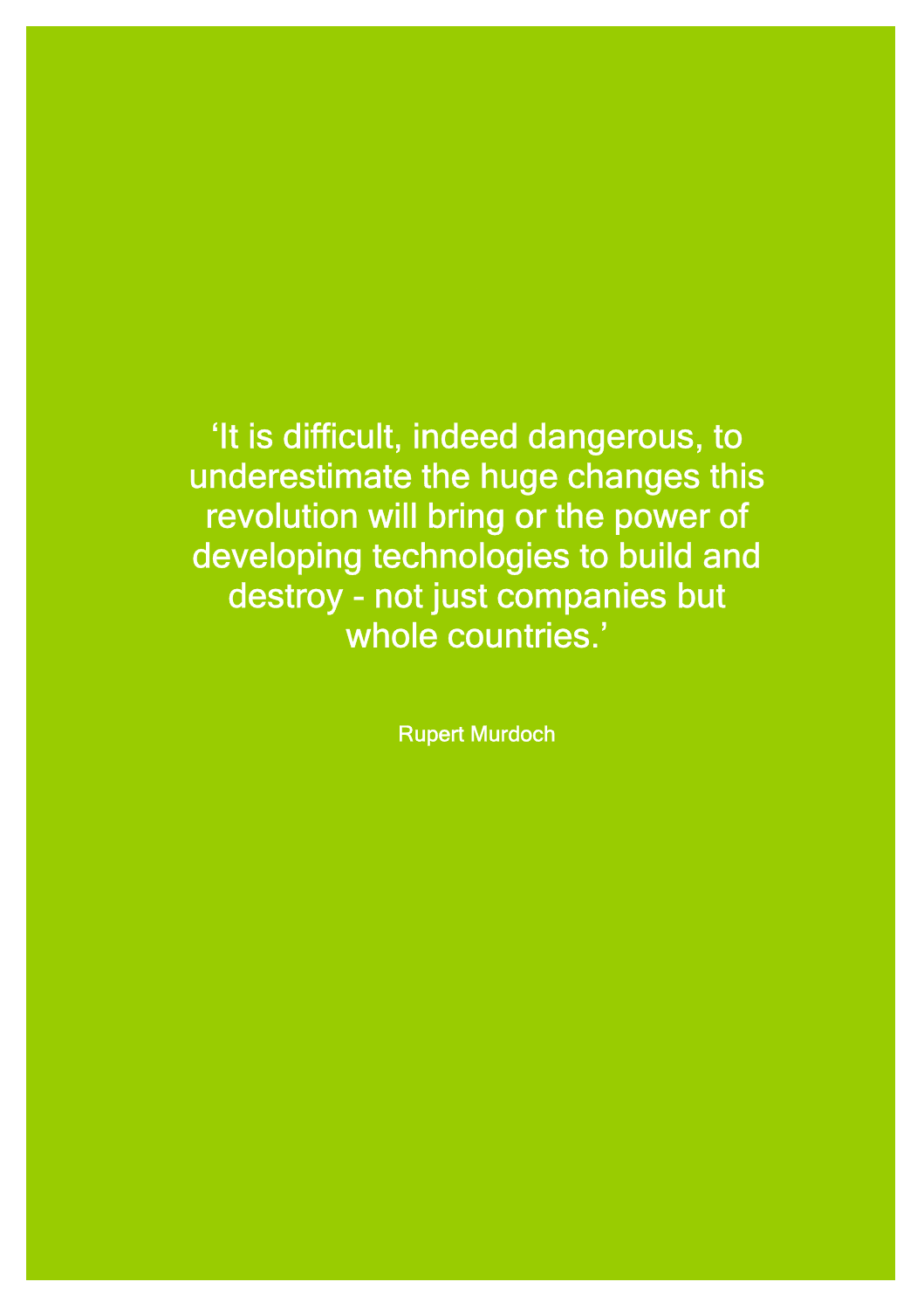

## How social media works…

Now let's take a look at each of the main types of social media, and how they work. These explanations are very general, intentionally so, because with social media every rule seems to have an exception.

In fact, a defining characteristic of social media is the blurring of definitions, rapid innovation, reinvention and mash-ups.

Each explanation also has a section on how to try out that social media yourself, with pointers on both how to find social media that's relevant to you and how you might go about creating it. If you want to really understand how social media works there's no better way to do so than to take part in it for yourself.

**Mash-ups:** combining one or more pieces of content or software or websites is one the phenomena in social media that make it at once so exciting, fast-moving and sometimes bewildering. Mash-ups are possible because of the openness of social media – websites and software developers expect people to play with their services and reinvent them.

There are literally hundreds of mash-ups of the [Google Earth](http://earth.google.com/) service, where people have attached information to parts of the maps. For instance there is a [UK rail service mash-up](http://traintimes.org.uk/map/) where you can track in real time where trains are on the map. Fans of the TV series 24 have mapped locations from the shows' plotlines on to a [Google Earth map.](http://www.wayfaring.com/maps/show/4698)

The other type of mash-up is content, usually videos and music. Popular videos on YouTube will often spawn hundreds of imitations, home pages and often comic reinterpretations.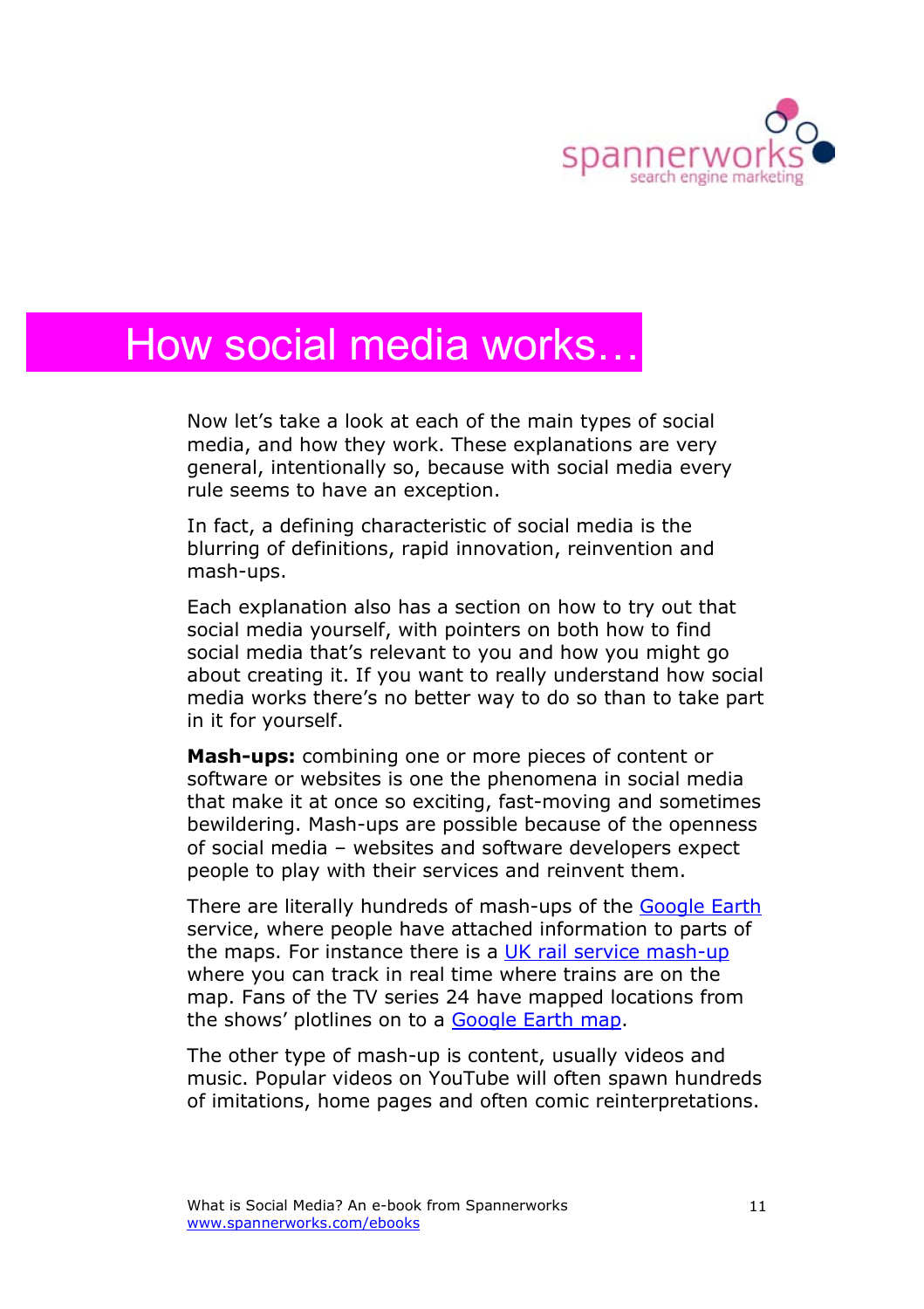

In communities like this the number of mash-ups can often be an indicator of popularity.

Some marketers have cottoned on to the power of this and encourage people to reinterpret their content.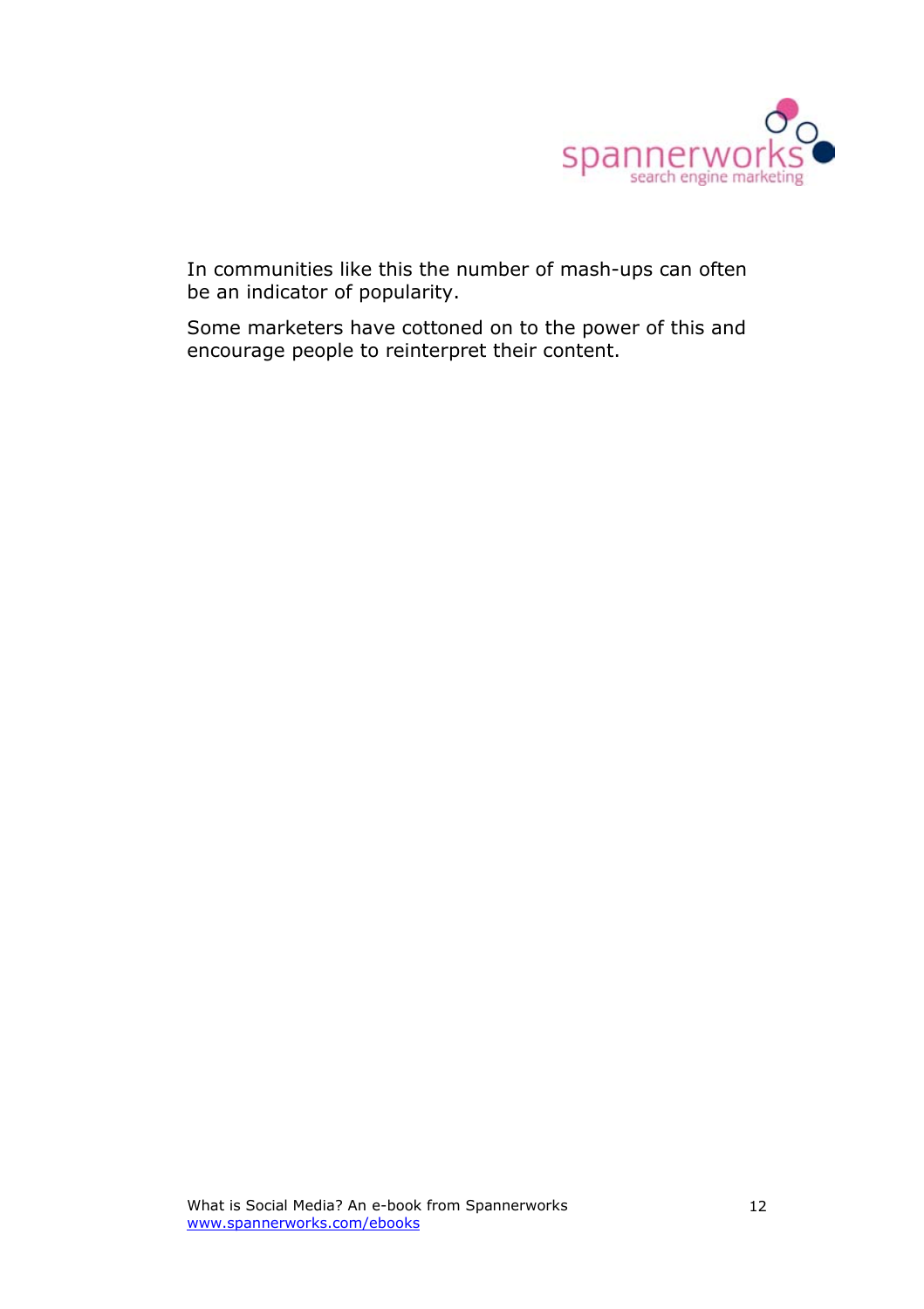# Three brilliant mashups on YouTube

[8 ½ Mile](http://www.youtube.com/watch?v=Wec3GCdV7yY)  Eminem's movie + Fellini

## [Love Will Freak Us](http://www.youtube.com/watch?v=OVGZRmK7E1Q)

Missy Elliott + Joy Division

[A Hard Day's Night of the Living](http://www.youtube.com/watch?v=KIWsMKZt3Eg)  **Dead** The Beatles + zombie movies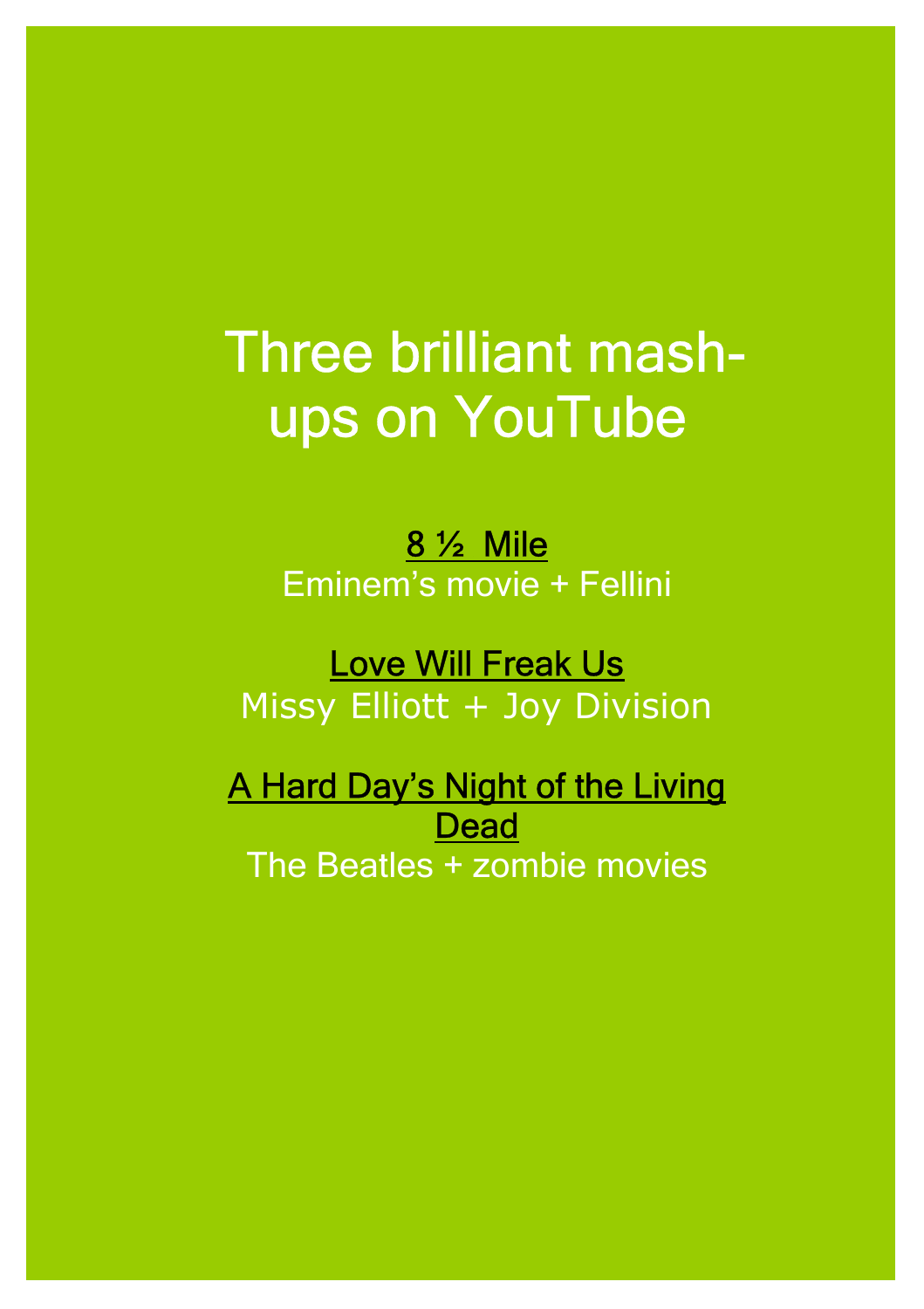

# How blogs work…

A blog, as we say, is basically an online journal where the entries are published with the most recent first.

There are a number of features that make a blog noteworthy and different from other websites:

**Authorial voice:** blogs tend to be written in a personal, conversational style. They are usually the work of identified author or group of authors.

**Topic:** blogs tend to define what it is they are writing about, from as specific as a blog about a book in progress to widely general topics like 'my musings on life and stuff'.

**Links and trackbacks:** the services people use to write blogs make it very easy for them to insert links to other websites, usually as reference to an article or blog post or to provide further information about the subject they are writing about.

**Comments:** each blog post has a comments section, which effectively acts as a message board for that article. On blogs with large audiences the debates in these sections can run to hundreds of comments at a time.

**Subscription:** blogs can be subscribed to, usually via RSS technology.

Blogs can be created quickly and easily using ant of a number of services. One of the simplest is the free Blogger service from Google. Others such as Wordpress and Typepad offer more features, the latter for a fee.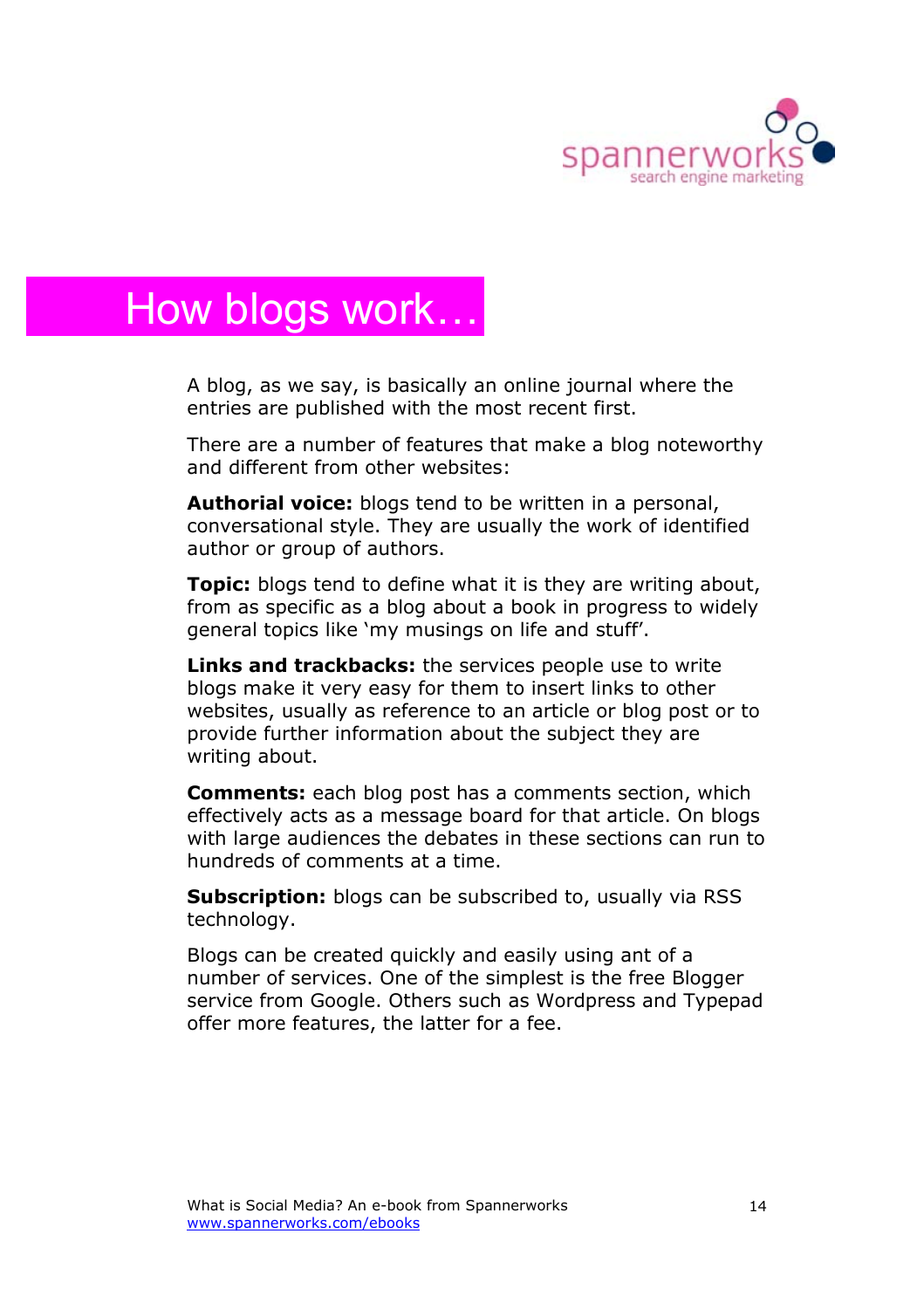



### **Different types of blogs**

With millions of people around the world of different ages and backgrounds blogging about whatever they feel like, it is about as easy to generalise about 'bloggers' as to make sweeping statements about "human beings".

Here are some of the main kinds of blogs you will come across:

#### **Personal blogs**

Many millions of people keep blogs about their everyday lives, much like public diaries. You sometimes hear about some of these becoming very popular indeed, especially those anonymous, slightly risqué ones. You know the sort: they generally get written about in the Sunday Times and become best-selling novels.

#### **Political blogs**

Especially in the US, but increasingly in the UK also, blogs are being written about politics. Often as a response to media bias (across the political spectrum) they will mainly be commenting on the news, giving closer analysis to issues they feel have been misrepresented or glossed over by mainstream news.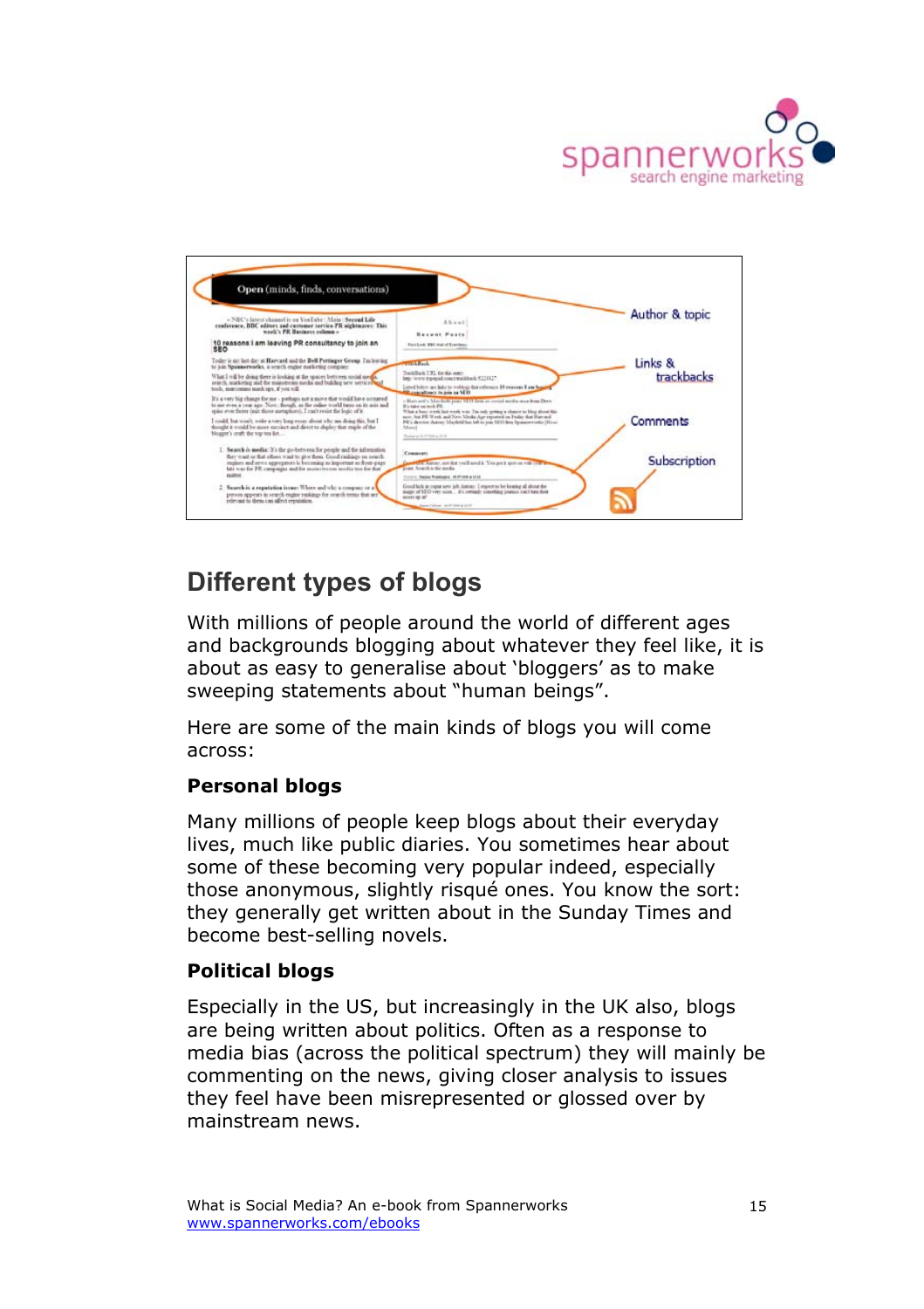

In America most if not all of the contenders for the presidency in 2008 already have bloggers on staff to advise on reaching political bloggers and their readers. We are not quite at that stage in the UK, but blogging has been playing a part in the resurgence of grass roots Conservative politics and right of centre bloggers such a[s Iain Dale](http://www.iaindale.blogspot.com/) and [Guido](http://5thnovember.blogspot.com/)  [Fawkes](http://5thnovember.blogspot.com/) have been making their presence in the UK mainstream media.

#### **Business blogs**

Lots of professionals and businesses now have blogs. Broadly speaking they allow companies to communicate in a less formal style than has been traditional in newsletters, brochures and press releases. This can help to give a human face and voice to the organisation. For individuals in business a blog can become a very effective way of building a network of like minded individuals and raising their own profiles.

#### **Almost media blogs**

Some blogs are unashamedly media businesses in their own right, taking advertising and employing a blogger or a group of bloggers full-time. Effectively they are start ups that are talking advantage of the new blogging technologies and opportunities to build communities of readers in new or niche subject areas. These are generally to be found covering news and opinion in the technology and media industries.

#### **Mainstream media blogs**

Most national newspapers in the UK - not the mention the BBC, now have blogs for some of their reporters and editors. These can provide a great insight into the news gathering and reporting process but will also give vent to personal views that the journalist may have kept. It's worth noting that while many journalist blogs are hosted on newspaper sites themselves a large number are simply personal blogs with a major focus on their professional interests.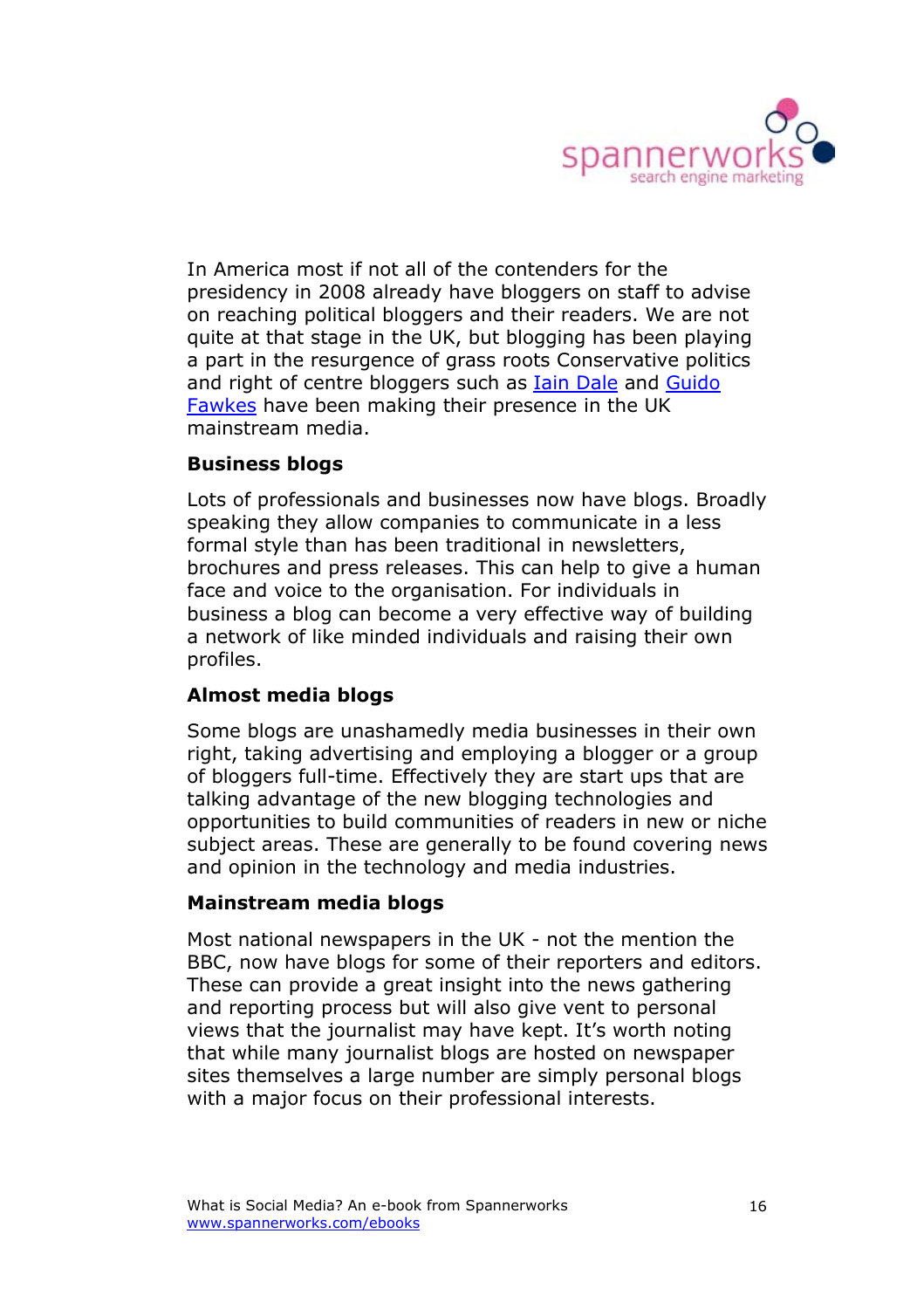

### **Reading blogs**

The easiest way to read blogs is to subscribe to ones you find interesting using the **Bloglines**[, Rojo](http://www.rojo.com) or [Newsgator](http://www.newsgator.com/home.aspx) newsreader services.

A newsreader is a website or piece of software where you can go to read a newsfeed that you are subscribed to via RSS. All blogs and most news websites have RSS feeds attached to them.

You can find blogs on topics that you're interested in by using search engines like [Technorati](http://technorati.com) or [Google Blog Search.](http://blogsearch.google.com/) If you find a blog which is particularly interesting or relevant to you have a look for its *blogroll* or list of recommended blogs – it's a great way of exploring the networks of blogs.

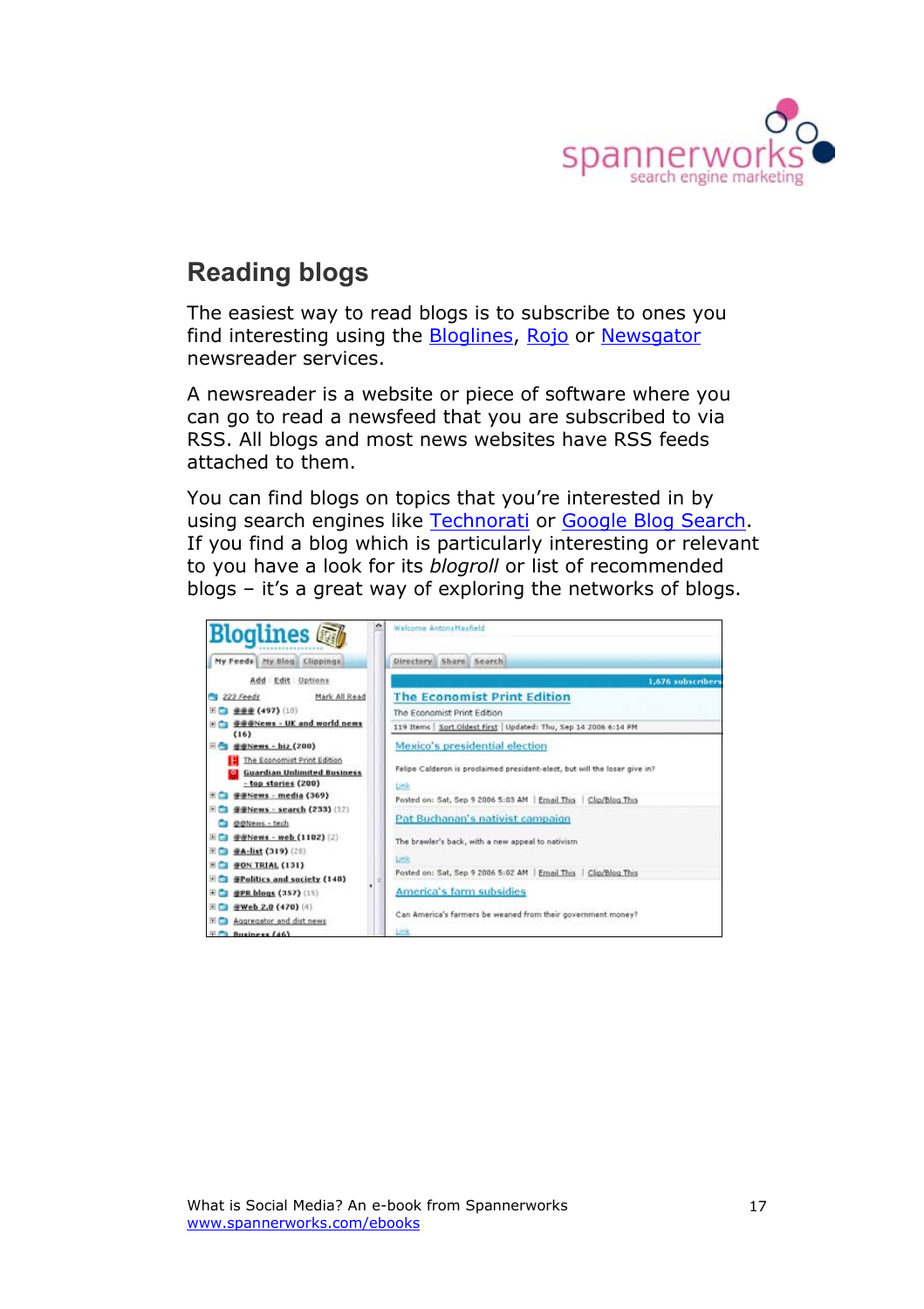

# How wikis work…

Wikis are websites that allow people to contribute or edit content on them. They are great for collaborative working, for instance creating a large document or project plan with a team in several offices. They can be as private or as open as the people who create it want it to be.

#### **Wikipedia**

The most famous wiki is of course [Wikipedia,](http://www.wikipedia.org/) an online encyclopedia that was started in 2001 and has over 1.3 million articles in English alone and over a million members.

In 2005 the respected scientific journal Nature conducted a study into the reliability of the scientific entries in Wikipedia and Encyclopedia Britannica. No one was surprised that Encyclopedia Britannica was the more reliable of the two. However, it was only marginally more accurate.

The Encyclopedia Britannica team issued a twenty page rebuttal of the study a few months later. Others have observed that while Encyclopedia Britannica had no entries for wiki, Wikipedia has a 2,500 word article on Encyclopedia Britannica, its history and methodology.

But Wikipedia is more than a reference source. During a major breaking news story, especially one which affects large numbers of people directly, like a natural disaster or political crisis, Wikipedia will act as a collective reporting function.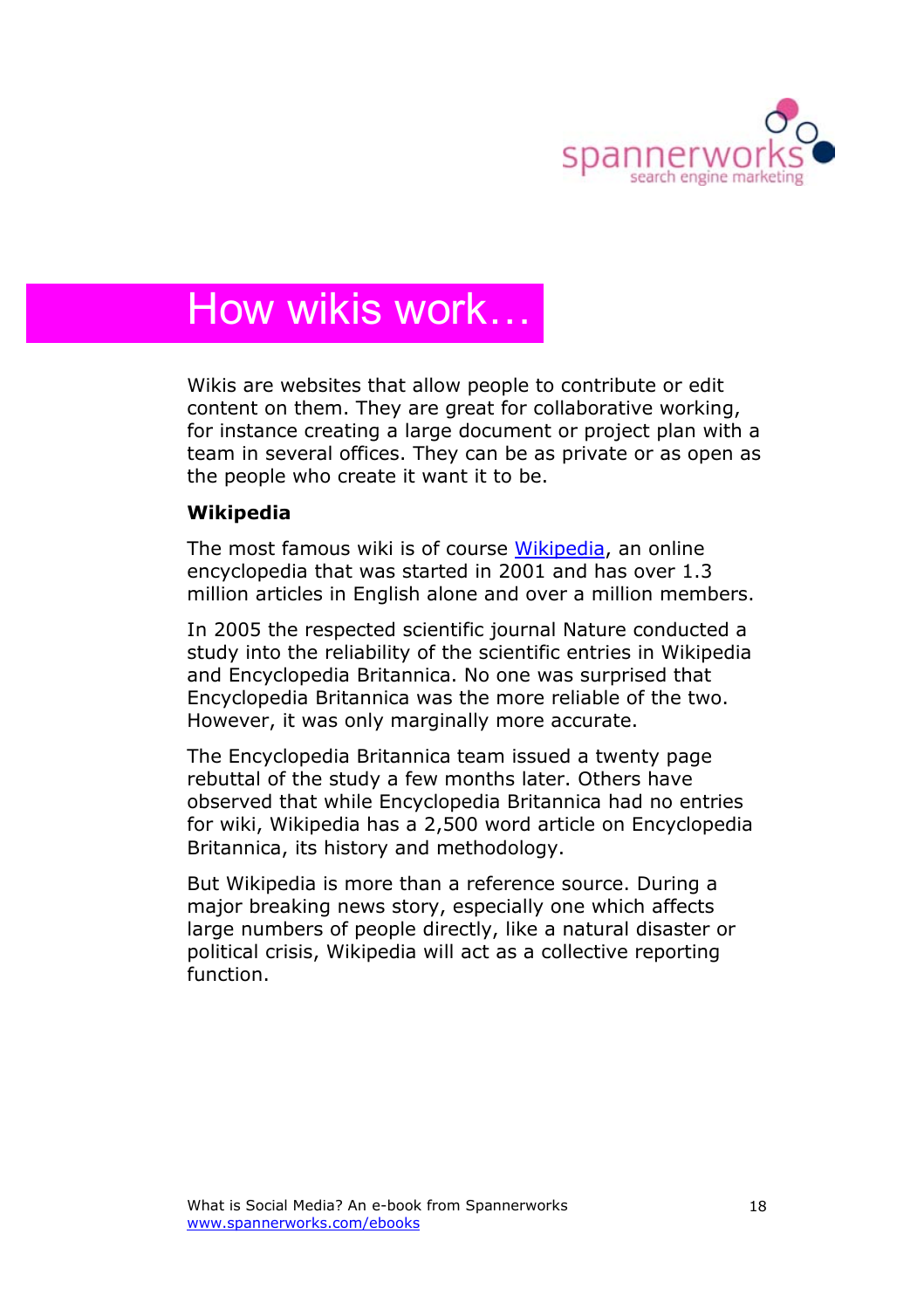# Trying out wikis…

As well as looking at Wikipedia some great examples of large Wiki projects you can take a look at and even join in on are:

[Wikia](http://www.wikia.com/wiki/Wikia) A community of wikis on different subjects

### **[Wikihow](http://www.wikihow.com/Main-Page)**

A practical 'how to' manual for everything from making coffee to writing business plans

### **[WikiNews](http://en.wikinews.org/wiki/Main_Page)**

Wikipedia's news project

You can start your own public wiki in the Wikia community, or look at the technology's possibilities for team working by trying out the services from companies like JotSpot an[d SocialText.](http://www.socialtext.com/)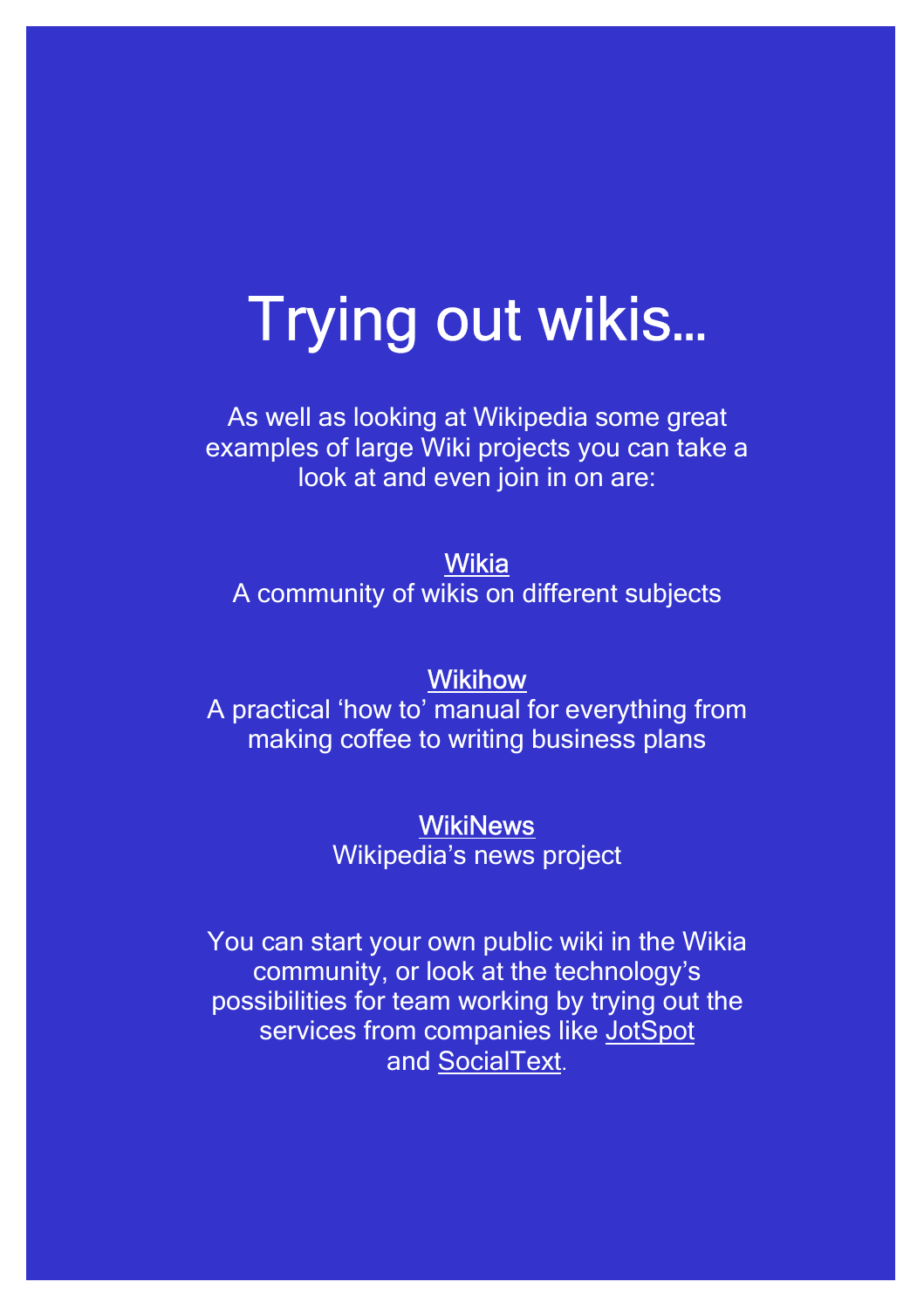

# How podcasts work…

Podcasts are audio or video files that are published on the internet and can be subscribed to. Increasingly the word 'podcast' is being applied to any piece of audio or video that can be downloaded, although purists will debate the point.

And it is the subscription feature that makes a podcast so powerful as a form of social media. People have been able to upload audio content to the web for a long time, but the subscription feature means that people can build audiences, communities around their shows. It also effectively puts private individuals or brands on a level playing field with traditional media organisations when it comes to competing for people's attention with AV content.

Podcasts, like personal video recorders (PVRs), are part of a shift in media consumption patterns where people are increasingly watching or listening to content when and where it suits them. This is sometimes known as time-shifting.

When a new podcast is posted to the web, all subscribers' podcast services (like iTunes) are automatically notified and download the programme to their computer's hard drive. The podcast can then either be listened to on the computer or be downloaded onto an MP3 player, such as an iPod.

Naturally it's also meant that media brands have been able to invade one another's traditional territory. Many national newspapers in the UK have started effectively producing their own radio-style programmes and distributing them via their previously text-and-picture based websites. Channel 4 has also launched its own audio / podcasting brand, *ARadio*.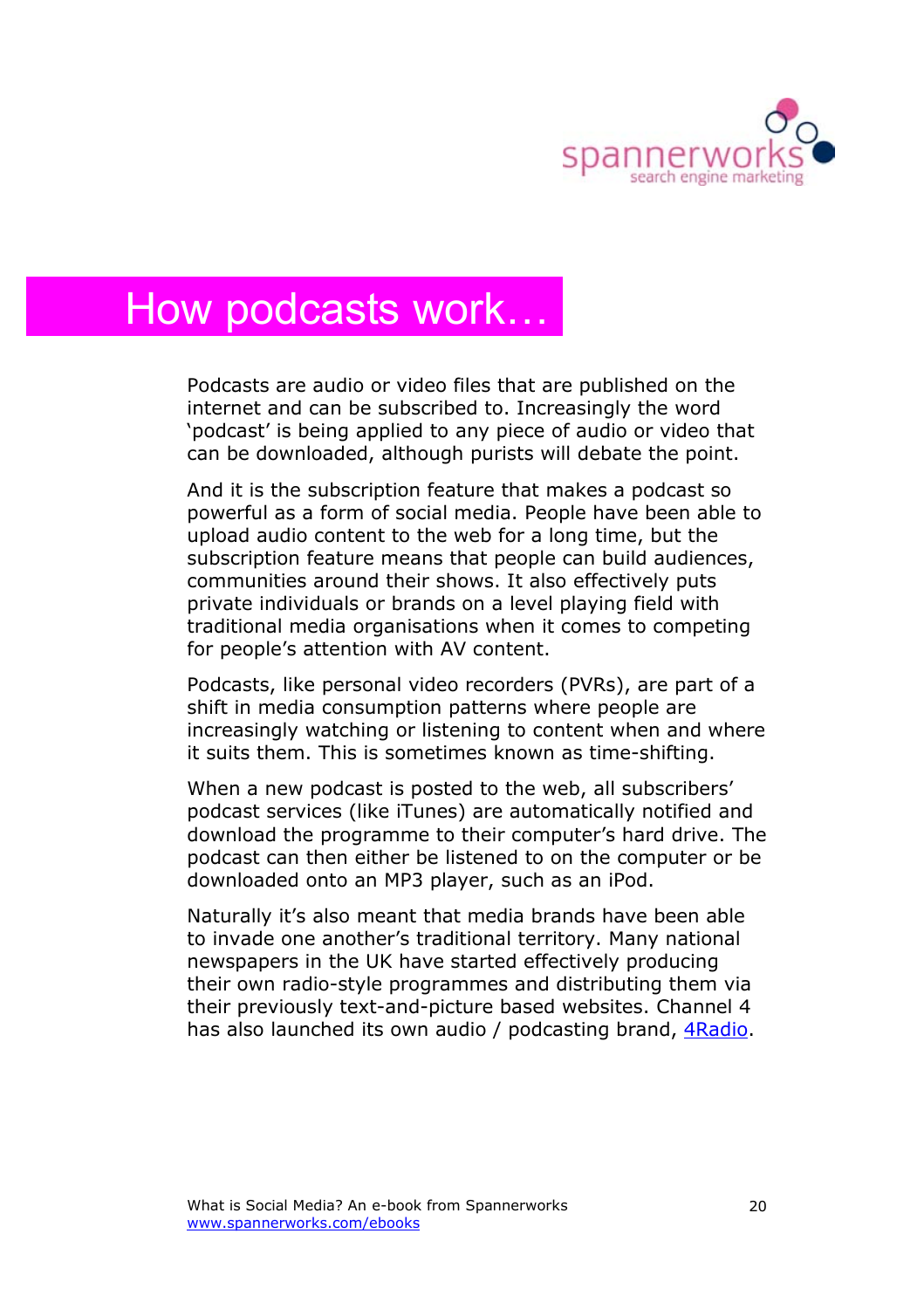

| Fée:<br>Edit Controls Maualzer Advanced Help<br><b>July</b>                                                                                                                                                                                                                                                                                                                                                                                              | <b>ITums</b><br>$-0.41$                                                                                                                                                                                                                                                                                                                                                                                                                                                                                                                                                                                                                                                                                                                                                                                                                                                                                                                                                                                                                                                                                                          | ſα                                            |                                                                                                                                                                                                                                                                                                                                                                                                                                                             | $- E X$<br>ත                                                                                                                                                                                                                                              |
|----------------------------------------------------------------------------------------------------------------------------------------------------------------------------------------------------------------------------------------------------------------------------------------------------------------------------------------------------------------------------------------------------------------------------------------------------------|----------------------------------------------------------------------------------------------------------------------------------------------------------------------------------------------------------------------------------------------------------------------------------------------------------------------------------------------------------------------------------------------------------------------------------------------------------------------------------------------------------------------------------------------------------------------------------------------------------------------------------------------------------------------------------------------------------------------------------------------------------------------------------------------------------------------------------------------------------------------------------------------------------------------------------------------------------------------------------------------------------------------------------------------------------------------------------------------------------------------------------|-----------------------------------------------|-------------------------------------------------------------------------------------------------------------------------------------------------------------------------------------------------------------------------------------------------------------------------------------------------------------------------------------------------------------------------------------------------------------------------------------------------------------|-----------------------------------------------------------------------------------------------------------------------------------------------------------------------------------------------------------------------------------------------------------|
|                                                                                                                                                                                                                                                                                                                                                                                                                                                          |                                                                                                                                                                                                                                                                                                                                                                                                                                                                                                                                                                                                                                                                                                                                                                                                                                                                                                                                                                                                                                                                                                                                  | Search                                        |                                                                                                                                                                                                                                                                                                                                                                                                                                                             | <b>Undoter</b>                                                                                                                                                                                                                                            |
|                                                                                                                                                                                                                                                                                                                                                                                                                                                          | Proficent                                                                                                                                                                                                                                                                                                                                                                                                                                                                                                                                                                                                                                                                                                                                                                                                                                                                                                                                                                                                                                                                                                                        |                                               | <b>Belease Date</b>                                                                                                                                                                                                                                                                                                                                                                                                                                         | v i Descrip                                                                                                                                                                                                                                               |
| Antony's collection<br>Podcasts:<br><b>ISE Videos</b><br>Party Stuffle<br>Radio<br>Music Store<br>F Purchased<br>untitled folder<br>of 90's Music<br>of My Top Rated<br>@ Recently Added<br>B Recently Played<br><b>D</b> Top 25 Most Played<br>F On-The-Go 1<br>/ On-The-Go 10<br>F On-The-Go 2<br>F On-The-Go 3<br>F On-The-Go 4<br>F On-The-Go 5<br>F On-The-Go 6<br>F On-The-Go 7<br>F On-The Go 8<br>A On-The-Go 9<br>F Ridky Genrais<br>F Stanford | . V BusinessWeek - Cover Stories<br><b>W</b> Dream Machines<br>٠<br>of Intel Inside Out<br>٠<br>of Where to frived<br>٠<br>M Best of 2005<br>٠<br>· I Documentary Archive<br><sup>0</sup> P Entrepreneurial Thought Leaders<br>w File on 4<br>C & For Immediate Release Podcast<br>Q > From Our Own Correspondent<br>@ le Go Dicital<br>Il- Guardian Unlimited Conference cast<br>. In Harvard Extension School's Computer Science E-L: Understanding Computers and the Internet<br>$\bullet$ in Our Time<br>D > Johnnie Moore's Weblog Podcasts<br>. In Mark Kermode's film reviews<br><sup>a</sup> I New Scientist Podcast<br>. In On Malk on Broadband<br>. b On the Record Online.<br>. > Silcon Valley, Technology, Media InfoTalk<br>To W Stuff mag's podcast<br>8 Stuff Magazine's Podcast, Jan 2006 - Bluetooth Pod, Portable video, BBC INP<br>٠<br>P F Telegraph Podcast<br>P > The Penguin Podcast<br>The Ricky Gervals Show<br><b>M</b> The Ridky Gervals Show - Episode 6<br>٠<br>of The Ricky Gervas Show - Episode 5<br><b>If</b> The Ricky Gervals Show - Episode 4<br>M The Ridry Gervais Show - Episode 3<br>٠ | $\circ$<br>$\circ$<br>$\circ$<br>O<br>$\circ$ | $O = 05/01/2006$<br>05/01/2006<br>29/12/2005<br>15/12/2005<br>08/12/2005<br>○ 28/11/2006<br>16/11/2005<br>$0 - 11/01/2006$<br>○ 12/01/2006<br>09/01/2006<br>16/12/2005<br>0.05/01/2006<br>0.04/04/2005<br>0.06/01/2006<br>□ 06/01/2006<br>2 12/12/2005<br>2 19/12/2005<br>0.1201/2006<br>$O$ 05/01/2006<br>05/01/2006<br>$0$ 12/12/2006<br>$O$ 06/01/2006<br>0.09/01/2006<br>(prom) 09/01/2006<br>Barver1 02/01/2006<br>$[447441]$ 26/12/2005<br>19/12/2005 | Behir<br>The<br>Shak<br>Rear<br>A vir<br>Lanc<br>The<br>Pån c<br>At th<br>trusic<br>Find<br>Pod:<br>Davis<br>ln 0<br>Pode<br>Mark<br>New<br>a da<br>The<br>$-60$<br>North<br>BxE<br>The<br>The<br><b>Ricks</b><br>Enity<br><b>Episo</b><br>Epist<br>D's t |
|                                                                                                                                                                                                                                                                                                                                                                                                                                                          | M The Ridor Gervals Show - Episode 2<br><b>If</b> The Ridky Gervais Show - Episode 1<br>٠<br>P > Wall Street Journal Report<br>$\rightarrow$<br>Podcast Directory ID                                                                                                                                                                                                                                                                                                                                                                                                                                                                                                                                                                                                                                                                                                                                                                                                                                                                                                                                                             |                                               | [CAPLATT] 12/12/2005<br>(tah.n*) 05/12/2005<br>$O$ 05/01/2006                                                                                                                                                                                                                                                                                                                                                                                               | More<br>The<br>Exdi<br>52                                                                                                                                                                                                                                 |
| بهالهاله<br>obi                                                                                                                                                                                                                                                                                                                                                                                                                                          | Report a Concern CD<br>122 items, 3 days, 2.06 GB                                                                                                                                                                                                                                                                                                                                                                                                                                                                                                                                                                                                                                                                                                                                                                                                                                                                                                                                                                                                                                                                                | <b>Unsubscribe</b>                            | 1444                                                                                                                                                                                                                                                                                                                                                                                                                                                        | Settings.                                                                                                                                                                                                                                                 |

#### The iTunes podcast section



Yahoo! podcasts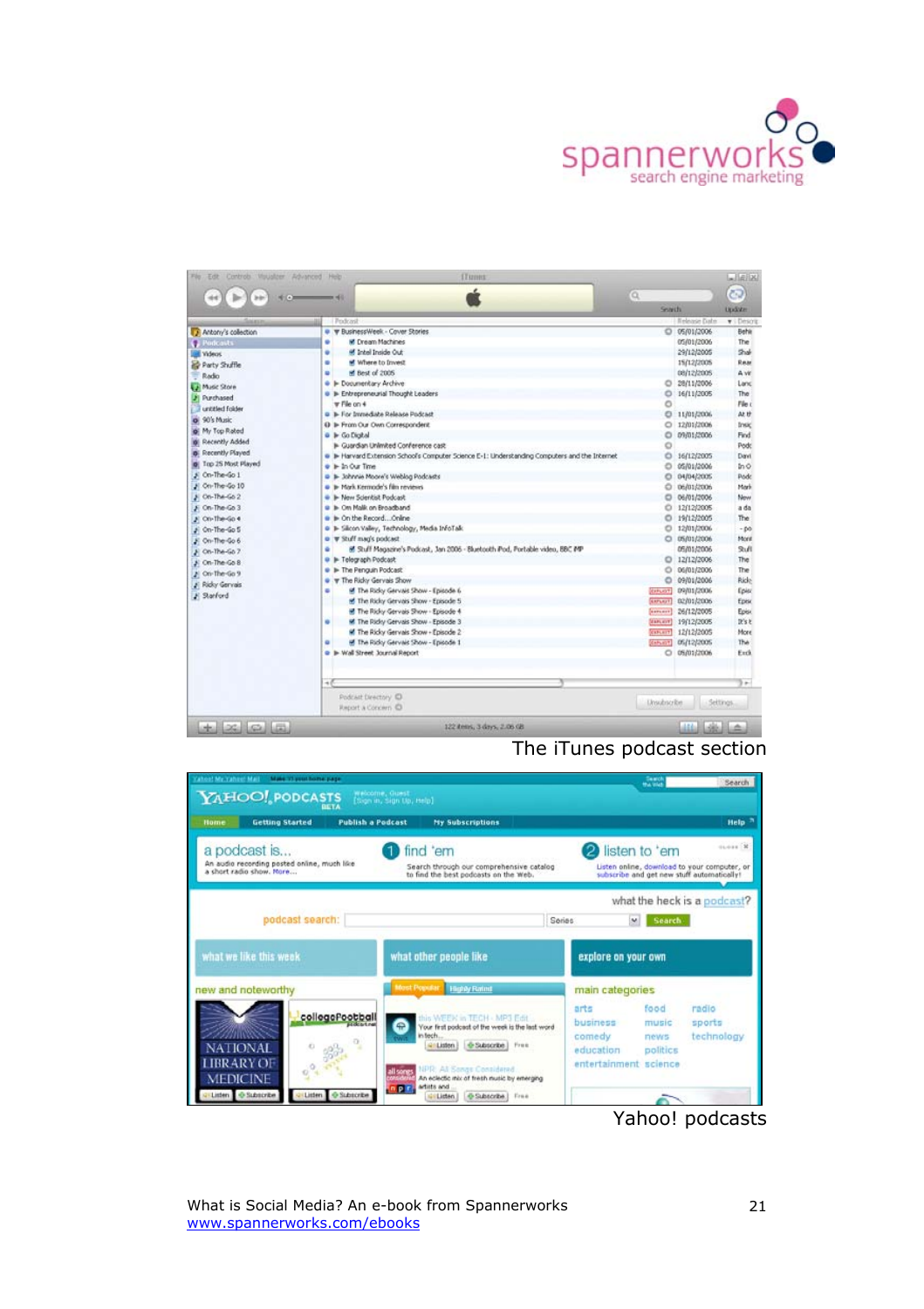# Getting started with podcasts

If you already have an iPod and use iTunes you can click on the Podcast icon in the left-hand toolbar to access podcasts and subscribe to them.

Other good places to find and start listening to podcasts are [Podcast Alley](http://www.podcastalley.com/) and [Yahoo! Podcasts](http://podcasts.yahoo.com/)  if you fancy trying your hand at creating your own podcast try downloading the free audio editing tool Audacious or have a look at the "how to" guide a[t Wikihow.](http://www.wikihow.com/Start-Your-Own-Podcast)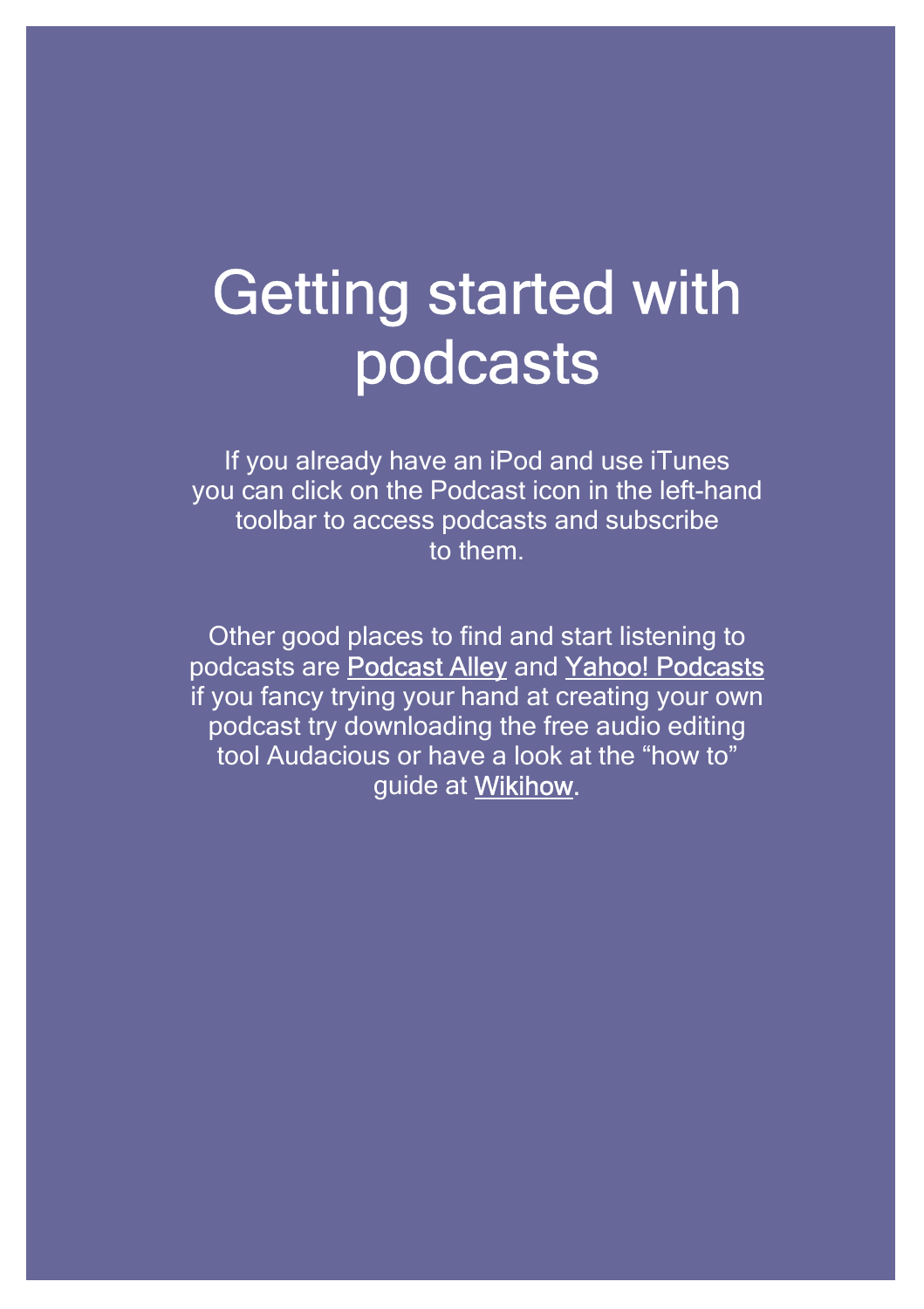

# How social networks work…

Social networks on the web are like contained versions of the wider blogosphere. People joining a social network generally build a profile and are then encouraged to build a network by connecting to "friends" or "contacts" in the network or by inviting real-world contacts and friends to join the social network.

These communities retain the interest of their members by being useful to them and providing services that are entertaining or help them to expand their networks. [MySpace,](http://www.myspace.com) for instance, allows members to create vivid, chaotic home pages (they have been likened to the walls of a teenage bedroom) that they can upload images, videos and music to.



MySpace has built a lot of its popularity around its music services. There are said to over 3 million bands and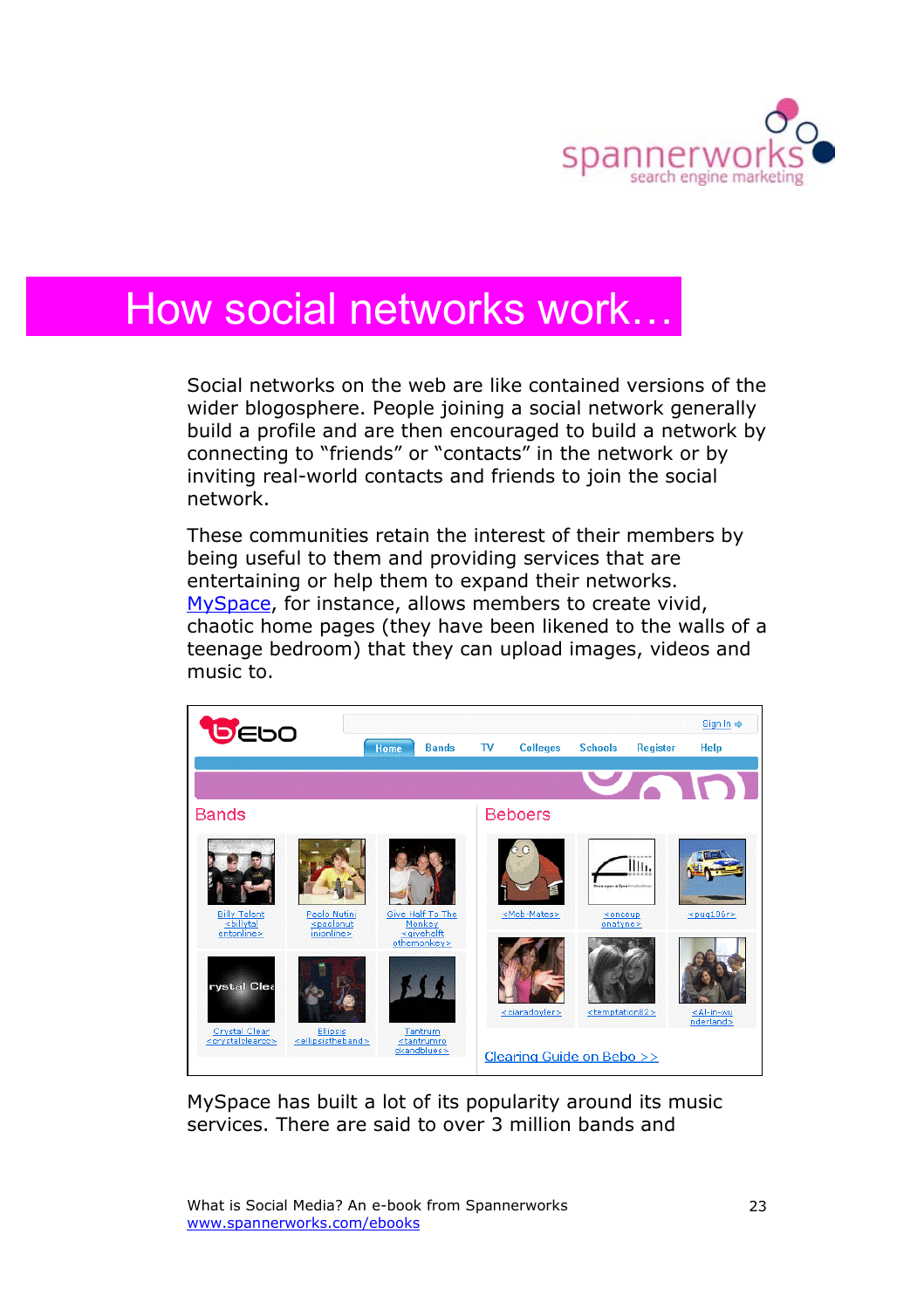

musicians registered on it, trying to attract a fan base from the 107 million registered members. According to Hitwise MySpace is the  $8^{th}$  largest referrer of traffic to HMV.co.uk, more even than the MSN search engine.



While MySpace is the best known social network, [Bebo](http://www.bebo.com), which is popular among schoolage children, actually has the most members, perhaps helped by the

fact that it is grouped around schools and colleges.

The growth in use of social networks by young people in recent years has come at the expense of their consumption of traditional media such as TV and magazines. This switch in behaviour was one of the drivers behind the biggest deal in social media to date when Rupert Murdoch bought MySpace for US \$580 million.

Marketers have also increasingly begun to experiment with trying to reach the members of MySpace and other social networks. Bebo hosts pages for many children's authors for instance, while MySpace has seen a rush of marketing efforts from Toyota to the US Army.

### **MySpace for older people?**

More soberly, th[e LinkedIn](http://linkedin.com) network tries to be useful to its members by helping them to build their business and professional contacts into an online network. Many observers criticise it for not being open enough and for charging for too many of its services but it is probably the most successful online social network among people aged 25 and over.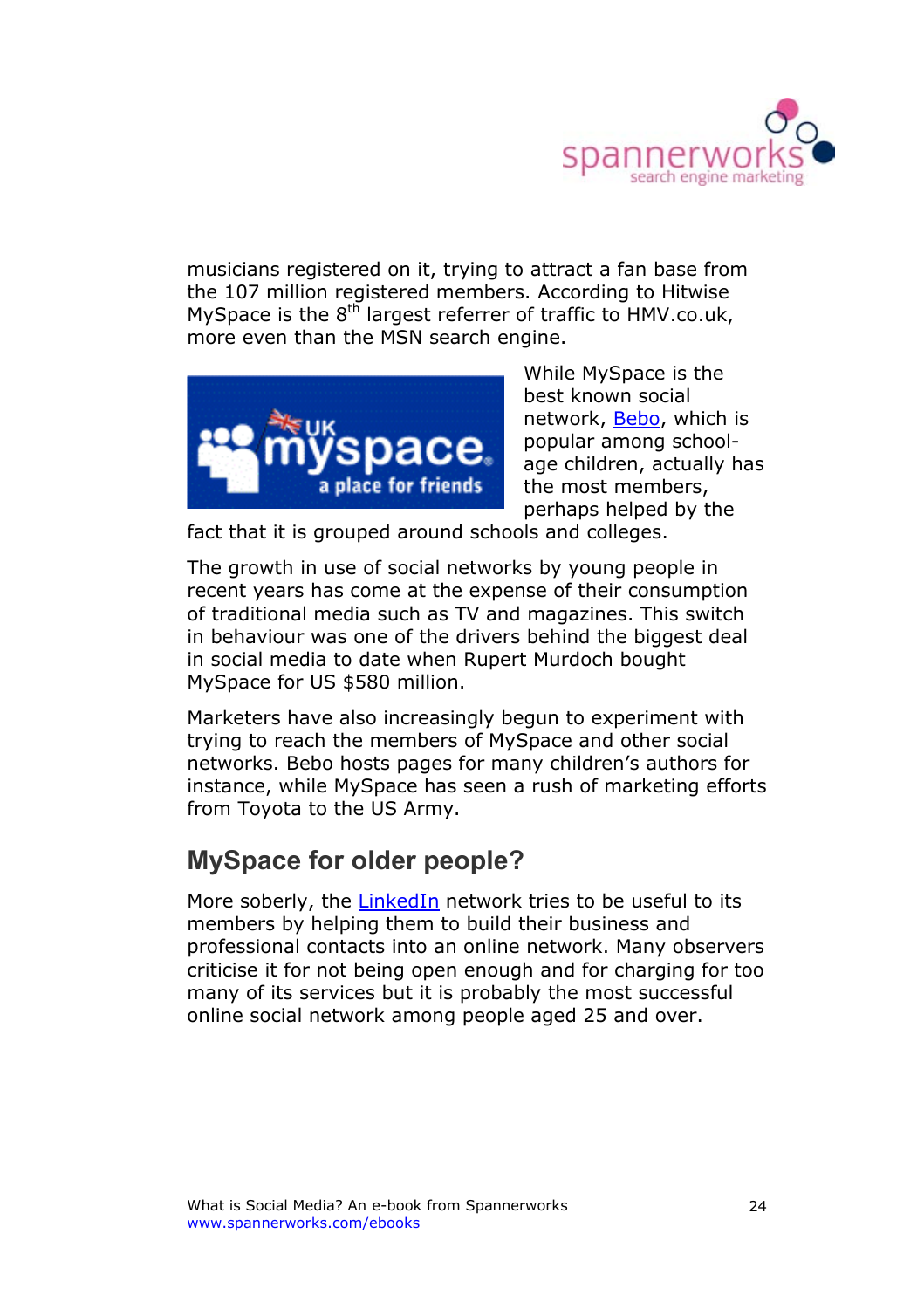

# How content communities work…

Content communities look a bit like social networks - you have to register, have a home page and can make connections with friends - but they are generally focussed on sharing a particular type of content.

The best way to illustrate this is of course to describe some of the most popular examples of content communities…



[Flickr is](http://flickr.com) based around sharing photography and is the most popular service if its kind in the UK. Members upload their photos to the site and choose whether to make them public or just share with family and friends in their network.

Thousands of groups on Flickr have formed around areas of common interest – as well as subjects for photography there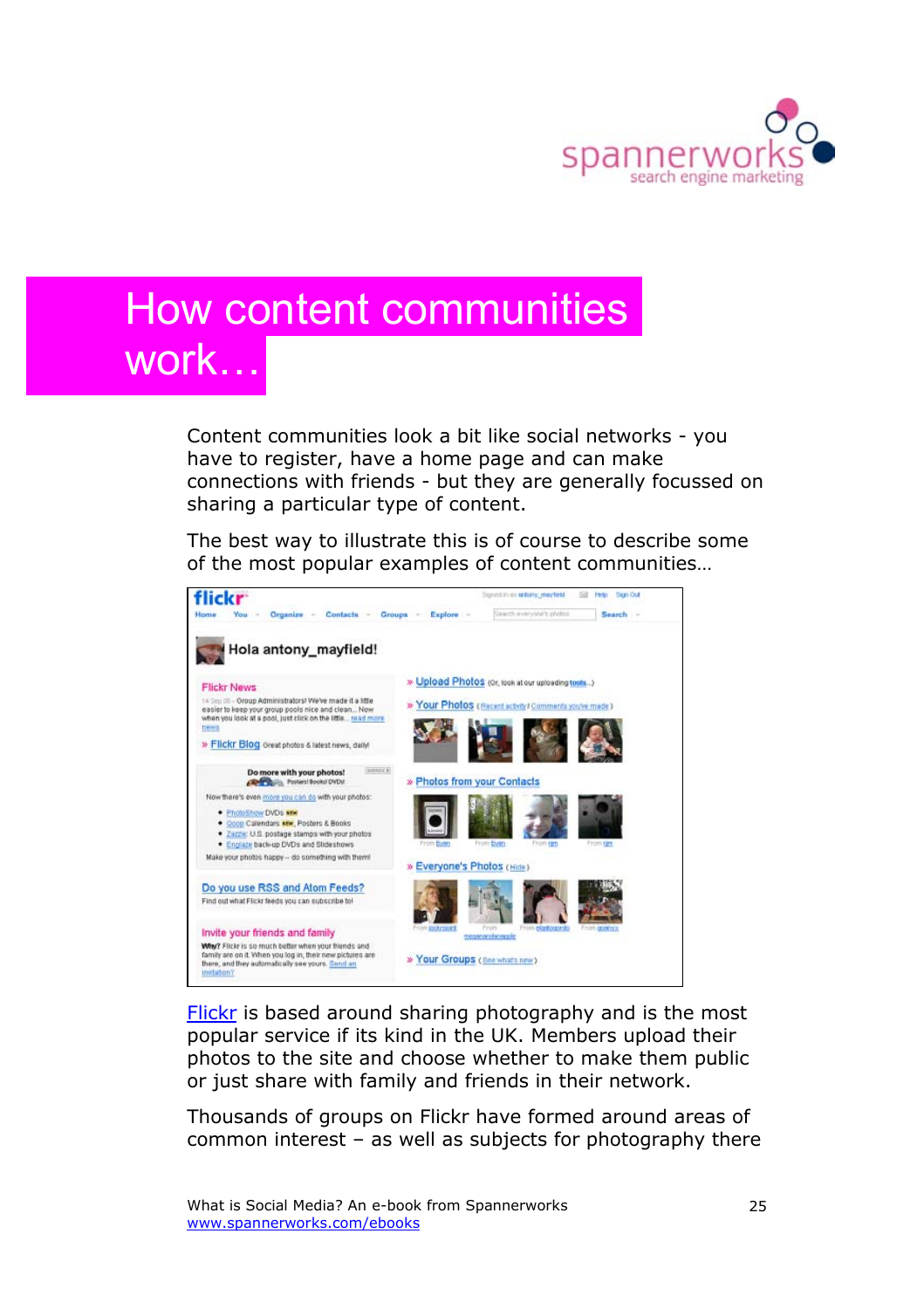

are groups dedicated to particular graffiti artists, towns, sports and animals. If you work for a well-known or cult brand it is worth taking a look to see if there is a Flickr group about you – last time I looked there were groups for motorbike brands, consumer electronics brands and even the cult notebook brand Moleskine. Flickr was bought by Yahoo! for US \$30 million in 2005.

[YouTube i](http://youtube.com)s the world's largest video sharing service with over 100 million downloads every day. Members of YouTube can upload videos, make their own "channels" of favourite videos. The viral nature of YouTube videos is enhanced by a feature that makes it easy for people to cut and paste videos hosted by YouTube into their blogs.



As well as thousands of short videos from people's own video cameras, webcams and camera phones there are many clips from TV shows and movies hosted on the service while some people use the service to record video blogs.

YouTube is a small private company at the time of this ebook going to print, but rumours of its imminent purchase by a major media or internet brand abound.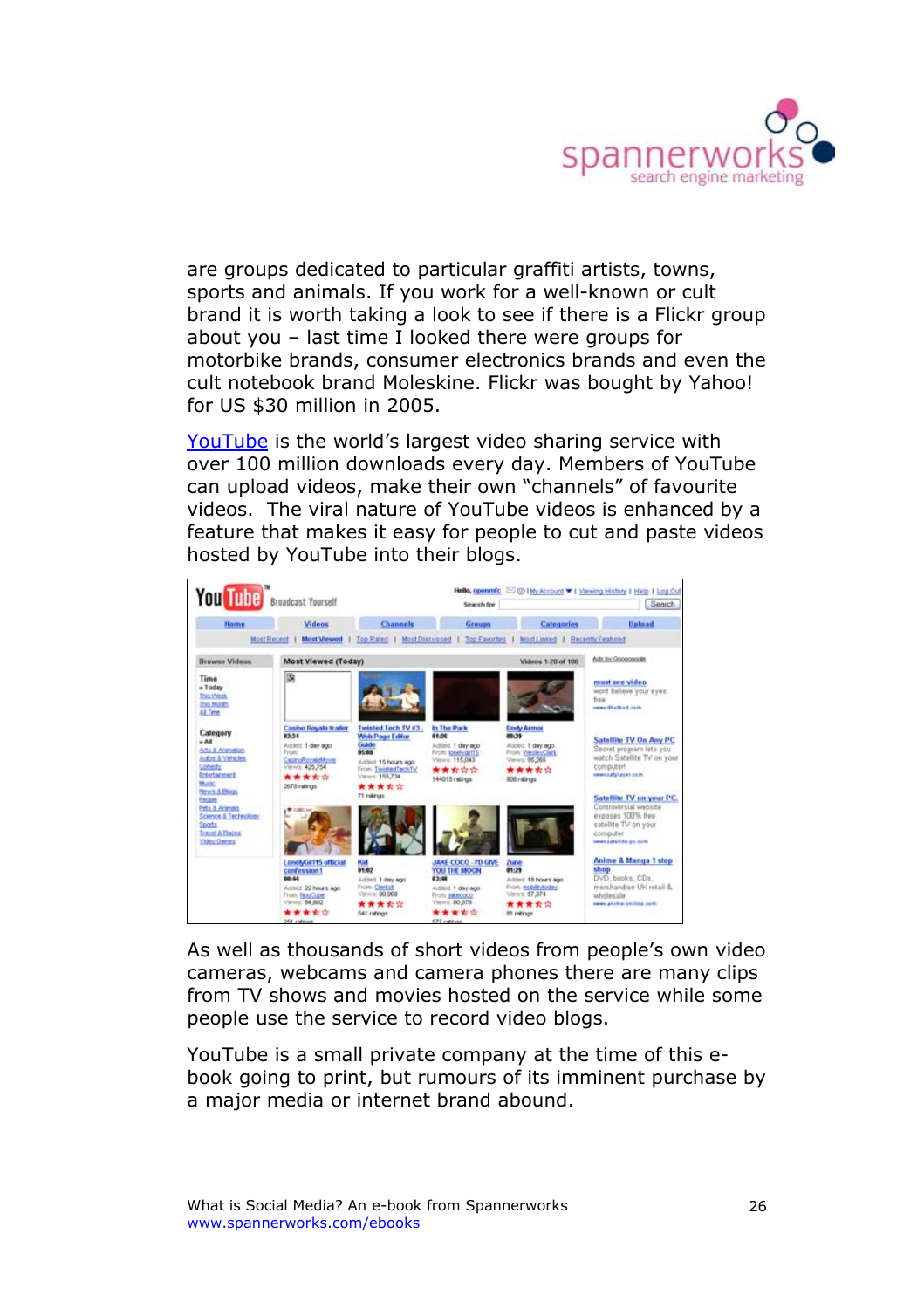

[Digg](http://digg.com) is a news and content community. Members submit links to news stories and websites they think will be of interest and they are voted on by other members. Once a story has garnered about 40 votes it will be moved to the front page where it will receive wider attention from members and visitors to the site.



The Digg website gets about 800,000 unique visitors every day. The volume of traffic via popular links from the service is so great that it can cause smaller companies servers to crash.

Like YouTube rumours of acquisition deals and massive valuations for the service are flying around, but it remains independent and relatively small in terms of the number of employees (under 50).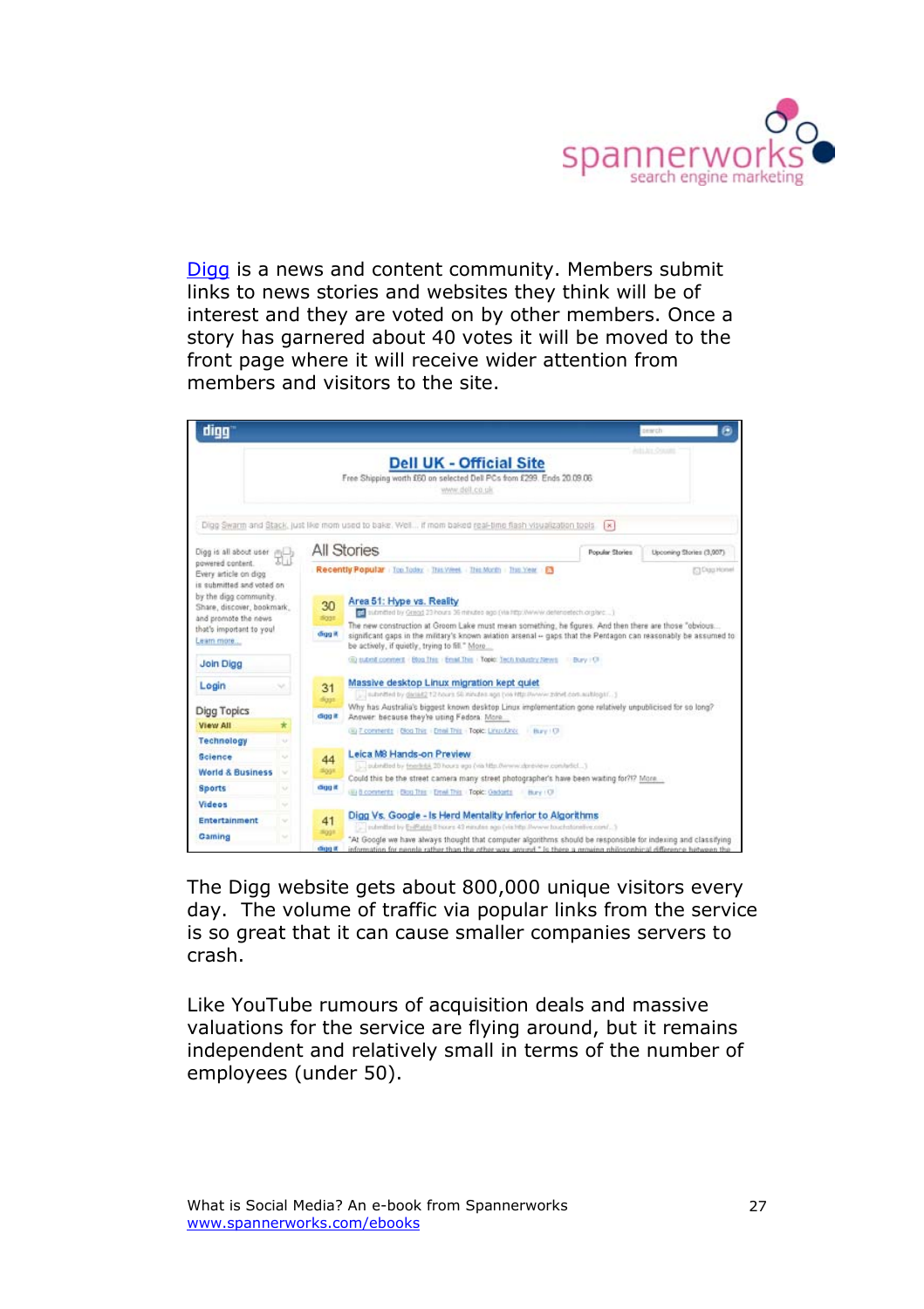# Folksnonomies

Content communities are sometimes described as folksonomies. The term folksonomy actually refers to the way that information is organised – it is a play on the word taxonomy, a classification system.

In a folksonomy the information or content is "tagged" with one word descriptors. Anyone can add a tag to piece of content and see what other people have tagged.

For instance, [Del.icio.us a](http://del.icio.us) bookmark sharing service that replaces the favourites folder on your web browser is a prime example of a folksonomy, but content communities like Flickr, YouTube and blogs generally make use of the folksonomy approach of tagging content to make it more easily found.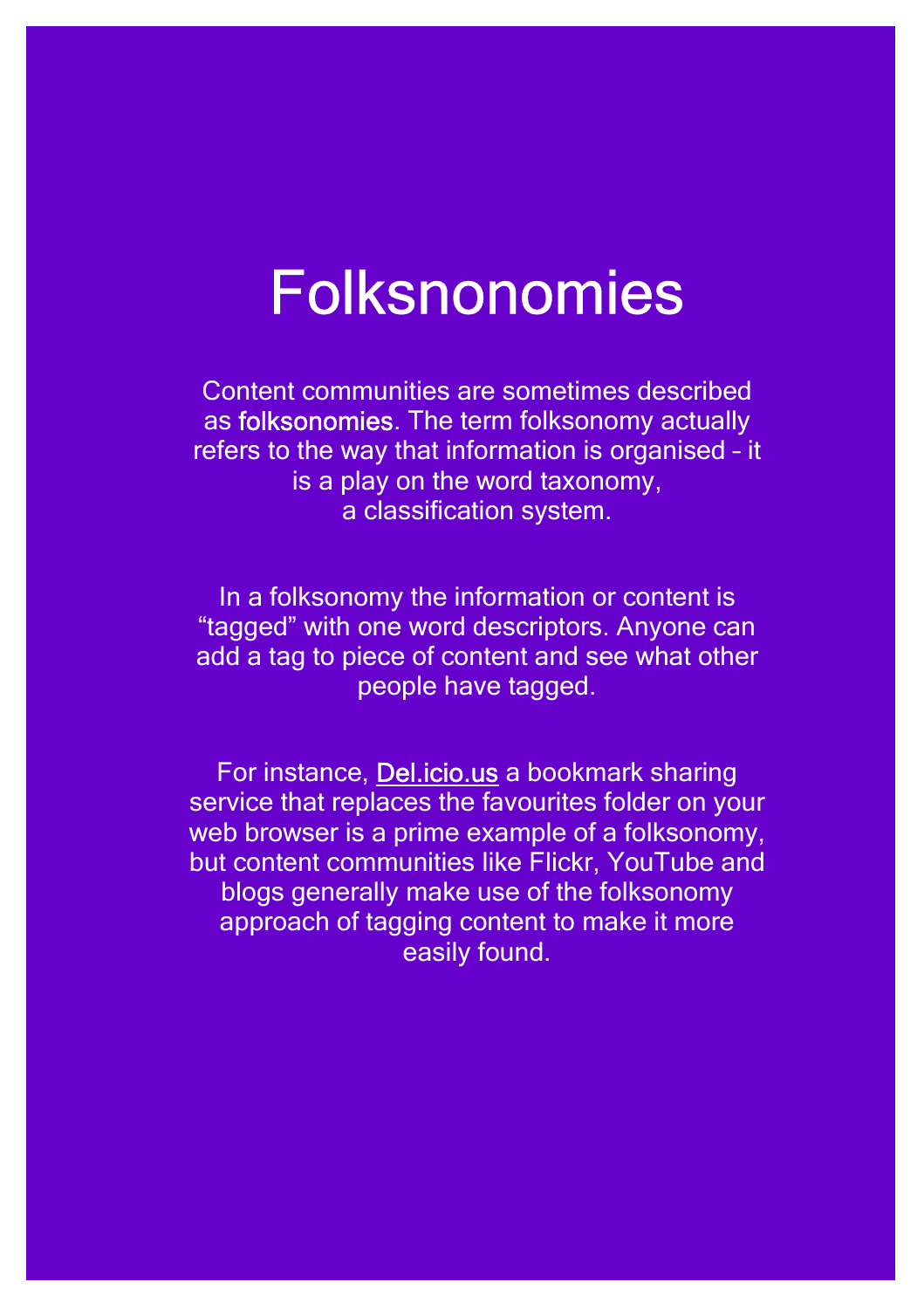

# How Second Life works…

The latest online marvel that is capturing the imagination of the media is [Second Life.](http://secondlife.com) Since it encourages community and social interaction some consider it to be a form of social media, although like so much in the new forms of online media it could very well be considered in a category of its own.

Second Life is a type of online computer game, but perhaps is better understood as an online virtual world. By registering and downloading the game you can enter the game world and create an "avatar" an in-game representation of yourself.



At the time of writing there are over 600,000 people registered for the game, of whom about half have been into the world in the last 60 days. In a single day in September 2006, US \$417,000 was spent in the game.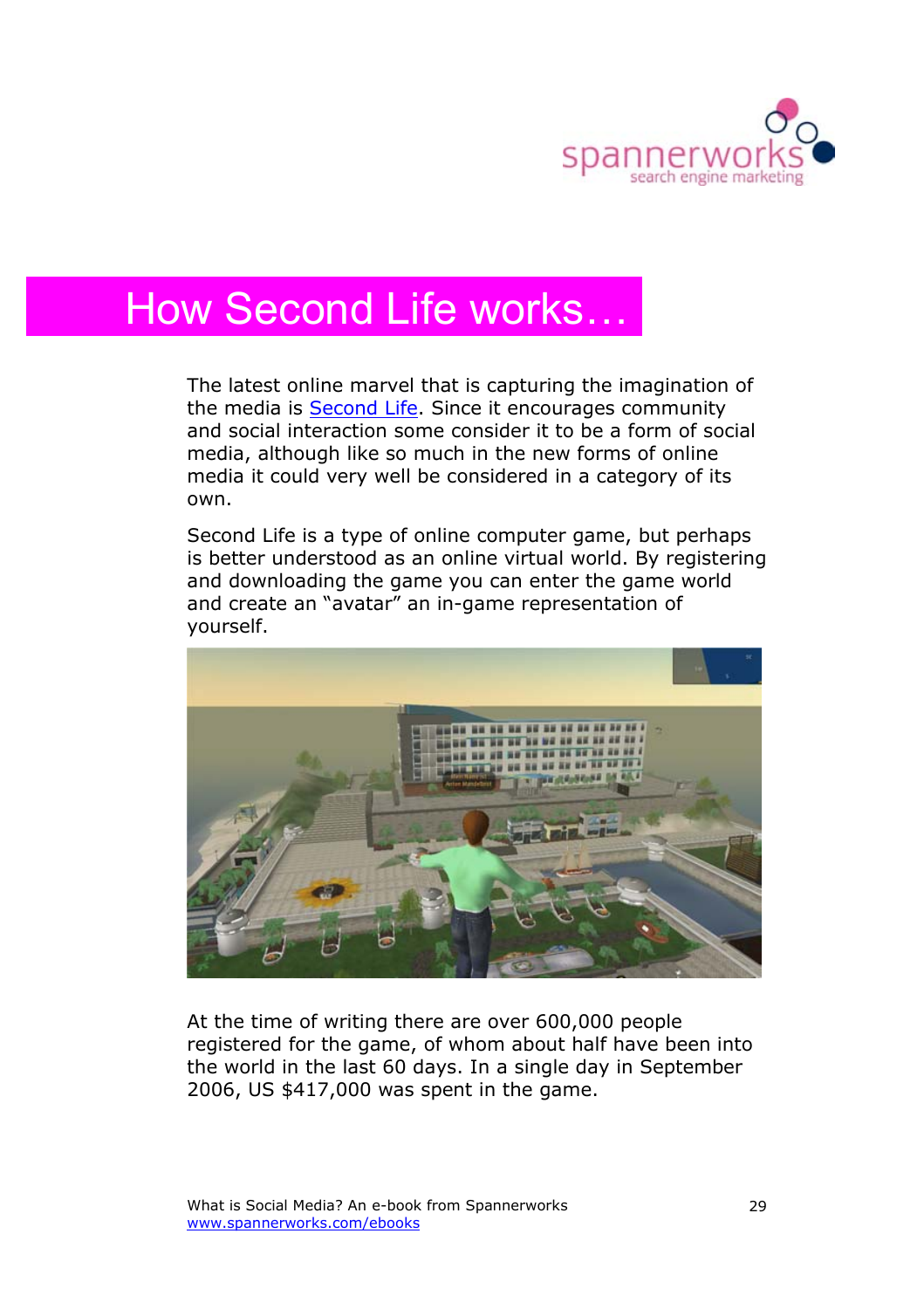

That last figure, perhaps the most surprising to those who know little about Second Life is made possible by the very real economy that exists in the virtual world, made possible by the ability to own private property within the game and by setting an exchange rate between the game's currency and the US dollar (four "Linden dollars" to the US dollar).

Marketers are beginning to experiment with the game world as well. Toyota is putting versions of its Scion xB 4x4s in the game in October, while new hotel brand Aloft is opening the first of its establishments in the game (the first real hotel will open in 2008). During its Big Weekend festival this year, BBC Radio 1 had a stage in Second Life with avatars of presenters and bands performing – anyone visiting the concert received a virtual digital radio that they could listen to Radio 1 on in the virtual world.

Doubtless a large part of the marketing benefit from these in-game presences really comes from the publicity in the non-virtual world that these generate, but these are intriguing precedents for marketers.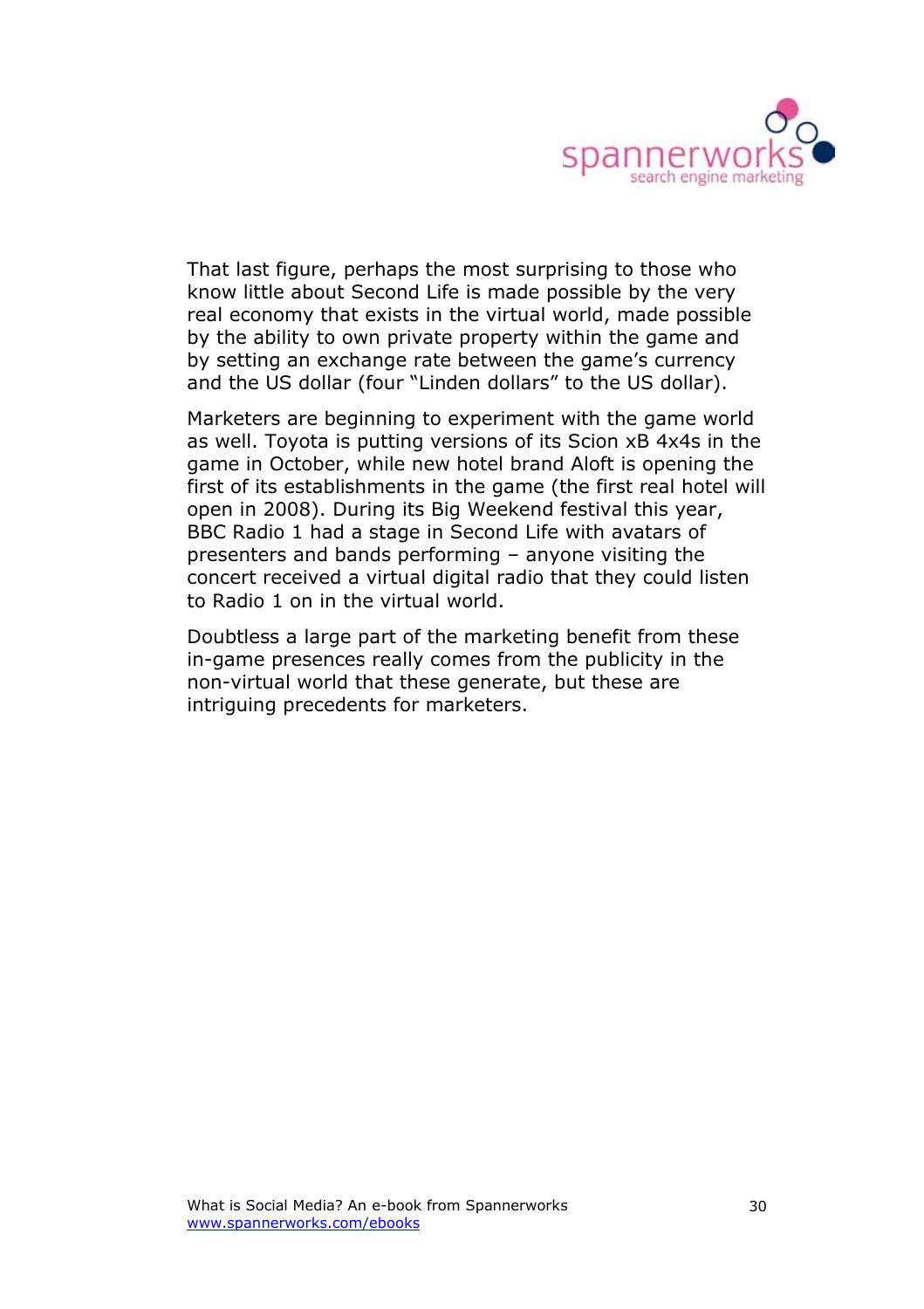

# About Spannerworks

Spannerworks' [search engine optimisation](http://www.spannerworks.com/our-services/natural-search-optimisation/)[, Paid Search a](http://www.spannerworks.com/our-services/paid-search-ppc/)nd [social media optimisation](http://www.spannerworks.com/social-media) services create positive return on investment by improving visibility in Internet search engines and brand prominence on social networks.

In plain speak that means we are good at getting websites top results in search engines, leading to more customer initiated outcomes. Our performance marketing methodology means that we only charge for results delivered, if we fail to deliver we don't charge.

We're based in Brighton, UK, and have been working hard for over a decade establishing our credentials with many of the UK's leading brands.

### **About the author**

[Antony Mayfield](http://www.spannerworks.com/about-us/spannerworks-management/) is Head of Content and Media at Spannerworks. Antony is a senior corporate communications professional, with ten years experience and specific expertise in online communications. He joined Spannerworks from Harvard, part of the UK's biggest PR group, where he was a director.

Antony has provided strategic counsel to clients including Reed Business Information, Vodafone, Fujitsu Services and Sony PlayStation. A Member of the Chartered Institute of Public Relations (CIPR), he has over ten years experience in public relations and the media and writes about the marketing communications and social media on his blog [Open \(minds, finds, conversations\)](http://www.open.typepad.com/open) and is also a regular contributor to the Spannerworks [SearchSense](http://www.spannerworks.com/search-sense) blog.